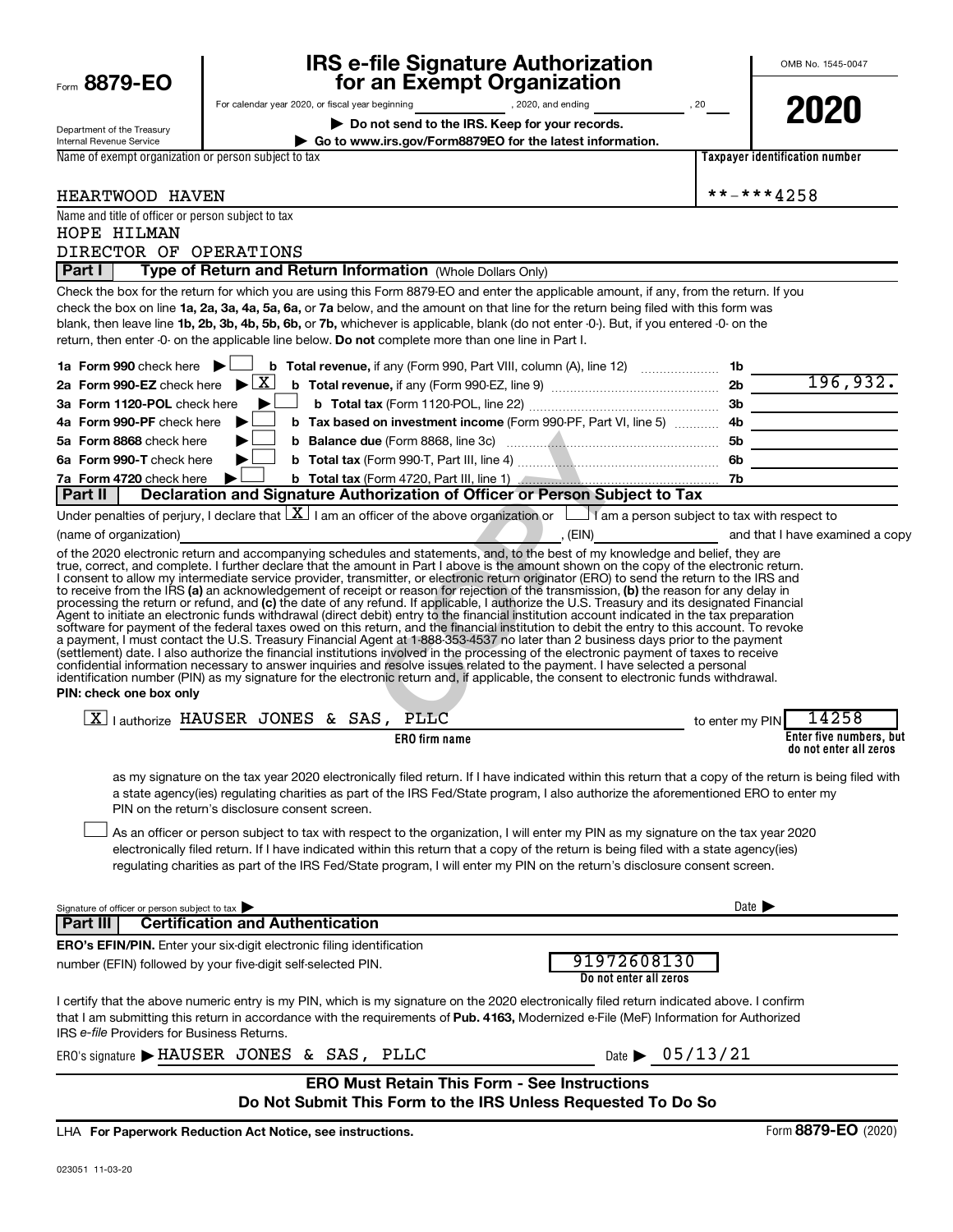| ╲<br>Form 990 |
|---------------|
|---------------|

OMB No. 1545-0047

## **Short Form**<br>**1990-EXEMPLE FROM INCOME TAX Proference Solution State-004**<br> **1990-EXEMPLE FOR ASSET OF 4947/aV1) of the Internal Bevenue Code (except private foundations)**

**Under section 501(c), 527, or 4947(a)(1) of the Internal Revenue Code (except private foundations)**

**| Do not enter social security numbers on this form, as it may be made public.**

Department of the Treasury Internal Revenue Service

**| Go to www.irs.gov/Form990EZ for instructions and the latest information.**

**Open to Public Inspection**

| A                 |                         |                                                         | For the 2020 calendar year, or tax year beginning<br>and ending                                                                                                                                                                      |                  |                           |                                                                                |                                  |  |  |  |  |  |
|-------------------|-------------------------|---------------------------------------------------------|--------------------------------------------------------------------------------------------------------------------------------------------------------------------------------------------------------------------------------------|------------------|---------------------------|--------------------------------------------------------------------------------|----------------------------------|--|--|--|--|--|
|                   | Check if<br>applicable: |                                                         | <b>C</b> Name of organization                                                                                                                                                                                                        |                  |                           |                                                                                | D Employer identification number |  |  |  |  |  |
|                   |                         | Address change                                          |                                                                                                                                                                                                                                      |                  |                           |                                                                                |                                  |  |  |  |  |  |
|                   |                         | Name change                                             | HEARTWOOD HAVEN                                                                                                                                                                                                                      |                  |                           | **-***4258                                                                     |                                  |  |  |  |  |  |
|                   |                         | <br>  Initial return<br>  Final return/                 | Number and street (or P.O. box if mail is not delivered to street address)                                                                                                                                                           |                  | <b>E</b> Telephone number |                                                                                |                                  |  |  |  |  |  |
|                   |                         | terminated                                              | 13503 135TH AVE KP N                                                                                                                                                                                                                 |                  |                           | $360 - 271 - 7438$                                                             |                                  |  |  |  |  |  |
|                   |                         | Amended return                                          | City or town, state or province, country, and ZIP or foreign postal code                                                                                                                                                             |                  | <b>F</b> Group Exemption  |                                                                                |                                  |  |  |  |  |  |
|                   |                         | GIG HARBOR, WA 98329<br>Number ><br>Application pending |                                                                                                                                                                                                                                      |                  |                           |                                                                                |                                  |  |  |  |  |  |
| G                 |                         | <b>Accounting Method:</b>                               | $\boxed{\mathbf{X}}$ Cash<br><b>Accrual</b><br>Other (specify) $\blacktriangleright$                                                                                                                                                 |                  |                           | <b>H</b> Check $\blacktriangleright \boxed{\mathbf{X}}$ if the organization is |                                  |  |  |  |  |  |
|                   |                         |                                                         | Website: FIEARTWOODHAVEN.ORG                                                                                                                                                                                                         |                  |                           | not required to attach Schedule B                                              |                                  |  |  |  |  |  |
|                   |                         |                                                         | <b>Tax-exempt status</b> (check only one) $\angle$ $\boxed{\mathbf{X}}$ 501(c)(3)<br>$\Box$ 501(c) (<br>$\Box$ (insert no.) $\Box$<br>_] 4947(a)(1) or [                                                                             | 527              |                           |                                                                                | (Form 990, 990-EZ, or 990-PF).   |  |  |  |  |  |
|                   |                         |                                                         | <b>K</b> Form of organization: $X \cdot \text{Corporation}$ $\Box$ Trust<br>Association<br>Other                                                                                                                                     |                  |                           |                                                                                |                                  |  |  |  |  |  |
|                   |                         |                                                         | L Add lines 5b, 6c, and 7b to line 9 to determine gross receipts. If gross receipts are \$200,000 or more, or if total assets (Part II,                                                                                              |                  |                           |                                                                                |                                  |  |  |  |  |  |
|                   |                         |                                                         |                                                                                                                                                                                                                                      |                  |                           | $\blacktriangleright$ \$                                                       | 196,932.                         |  |  |  |  |  |
|                   | Part I                  |                                                         | Revenue, Expenses, and Changes in Net Assets or Fund Balances (see the instructions for Part I)                                                                                                                                      |                  |                           |                                                                                |                                  |  |  |  |  |  |
|                   |                         |                                                         |                                                                                                                                                                                                                                      |                  |                           |                                                                                | $\lfloor x \rfloor$              |  |  |  |  |  |
|                   | 1                       |                                                         |                                                                                                                                                                                                                                      |                  |                           |                                                                                | 196,932.                         |  |  |  |  |  |
|                   | $\overline{2}$          |                                                         |                                                                                                                                                                                                                                      |                  |                           | $\overline{2}$                                                                 |                                  |  |  |  |  |  |
|                   | 3                       |                                                         |                                                                                                                                                                                                                                      |                  |                           | $\mathbf{3}$                                                                   |                                  |  |  |  |  |  |
|                   | 4                       |                                                         |                                                                                                                                                                                                                                      |                  |                           | $\overline{\mathbf{4}}$                                                        |                                  |  |  |  |  |  |
|                   |                         |                                                         | <b>5a</b>                                                                                                                                                                                                                            |                  |                           |                                                                                |                                  |  |  |  |  |  |
|                   |                         |                                                         | 5b                                                                                                                                                                                                                                   |                  |                           |                                                                                |                                  |  |  |  |  |  |
|                   |                         |                                                         | Gain or (loss) from sale of assets other than inventory (subtract line 5b from line 5a)                                                                                                                                              |                  |                           | 5c                                                                             |                                  |  |  |  |  |  |
|                   | 6                       |                                                         | Gaming and fundraising events:                                                                                                                                                                                                       |                  |                           |                                                                                |                                  |  |  |  |  |  |
|                   | a                       |                                                         | Gross income from gaming (attach Schedule G if greater than                                                                                                                                                                          |                  |                           |                                                                                |                                  |  |  |  |  |  |
| Revenue           |                         | \$15,000                                                | 6a                                                                                                                                                                                                                                   |                  |                           |                                                                                |                                  |  |  |  |  |  |
|                   |                         |                                                         | <b>b</b> Gross income from fundraising events (not including \$                                                                                                                                                                      | of contributions |                           |                                                                                |                                  |  |  |  |  |  |
|                   |                         |                                                         | from fundraising events reported on line 1) (attach Schedule G if the sum of such<br>6b                                                                                                                                              |                  |                           |                                                                                |                                  |  |  |  |  |  |
|                   |                         |                                                         | gross income and contributions exceeds \$15,000)<br>6c                                                                                                                                                                               |                  |                           |                                                                                |                                  |  |  |  |  |  |
|                   |                         |                                                         | Less: direct expenses from gaming and fundraising events                                                                                                                                                                             |                  |                           | 6d                                                                             |                                  |  |  |  |  |  |
|                   | 7а                      |                                                         | 7a                                                                                                                                                                                                                                   |                  |                           |                                                                                |                                  |  |  |  |  |  |
|                   |                         |                                                         | 7b<br>Less: cost of goods sold with an annumerator and contact the sold with the set of goods sold with the set of the set of the set of the set of the set of the set of the set of the set of the set of the set of the set of the |                  |                           |                                                                                |                                  |  |  |  |  |  |
|                   | C                       |                                                         |                                                                                                                                                                                                                                      |                  |                           | 7c                                                                             |                                  |  |  |  |  |  |
|                   | 8                       |                                                         | Other revenue (describe in Schedule O) manufactured and content to the schedule O)                                                                                                                                                   |                  | 8                         |                                                                                |                                  |  |  |  |  |  |
|                   | 9                       |                                                         |                                                                                                                                                                                                                                      |                  |                           | 9                                                                              | 196,932.                         |  |  |  |  |  |
|                   | 10                      |                                                         |                                                                                                                                                                                                                                      |                  |                           | 10                                                                             |                                  |  |  |  |  |  |
|                   | 11                      |                                                         |                                                                                                                                                                                                                                      |                  |                           | 11                                                                             |                                  |  |  |  |  |  |
|                   | 12                      |                                                         | Salaries, other compensation, and employee benefits                                                                                                                                                                                  |                  |                           | 12                                                                             | 15,393.                          |  |  |  |  |  |
|                   | 13                      |                                                         |                                                                                                                                                                                                                                      |                  |                           | 13                                                                             | 1,805.                           |  |  |  |  |  |
| Expenses          | 14                      |                                                         | Occupancy, rent, utilities, and maintenance Material Material SEE SCHEDULE O                                                                                                                                                         |                  |                           | 14                                                                             | 51,098.                          |  |  |  |  |  |
|                   | 15                      |                                                         | Printing, publications, postage, and shipping                                                                                                                                                                                        |                  |                           | 15                                                                             | 1,551.                           |  |  |  |  |  |
|                   | 16                      |                                                         | SEE SCHEDULE O<br>Other expenses (describe in Schedule O)                                                                                                                                                                            |                  |                           | 16                                                                             | 55,199.                          |  |  |  |  |  |
|                   | 17                      |                                                         | Total expenses. Add lines 10 through 16                                                                                                                                                                                              |                  |                           | 17                                                                             | 125,046.                         |  |  |  |  |  |
|                   | 18                      |                                                         | Excess or (deficit) for the year (subtract line 17 from line 9)                                                                                                                                                                      |                  |                           | 18                                                                             | 71,886.                          |  |  |  |  |  |
|                   | 19                      |                                                         | Net assets or fund balances at beginning of year (from line 27, column (A))                                                                                                                                                          |                  |                           |                                                                                |                                  |  |  |  |  |  |
|                   |                         |                                                         |                                                                                                                                                                                                                                      |                  |                           | 19                                                                             | 54,226.                          |  |  |  |  |  |
| <b>Net Assets</b> | 20                      |                                                         | Other changes in net assets or fund balances (explain in Schedule O)                                                                                                                                                                 |                  |                           | 20                                                                             | 0.                               |  |  |  |  |  |
|                   | 21                      |                                                         | Net assets or fund balances at end of year. Combine lines 18 through 20                                                                                                                                                              |                  |                           | 21                                                                             | 126,112.                         |  |  |  |  |  |
|                   |                         |                                                         | LHA For Paperwork Reduction Act Notice, see the separate instructions.                                                                                                                                                               |                  |                           |                                                                                | Form 990-EZ (2020)               |  |  |  |  |  |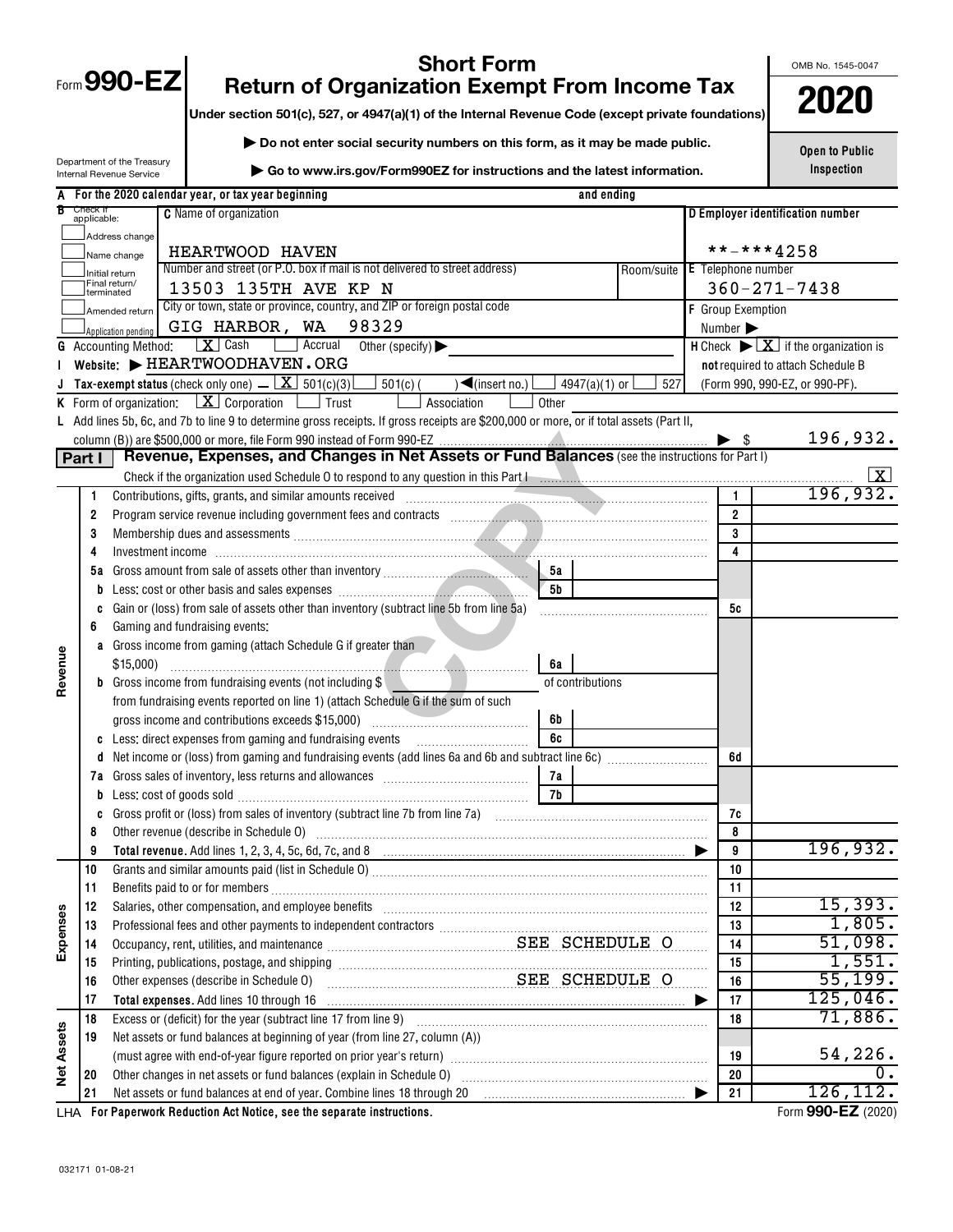|    | HEARTWOOD HAVEN<br>Form 990-EZ (2020)                                                                                                                                                                                          |                     |                                       |            | **-***4258                           | Page 2                                                     |  |
|----|--------------------------------------------------------------------------------------------------------------------------------------------------------------------------------------------------------------------------------|---------------------|---------------------------------------|------------|--------------------------------------|------------------------------------------------------------|--|
|    | <b>Balance Sheets</b> (see the instructions for Part II)<br>Part II                                                                                                                                                            |                     |                                       |            |                                      |                                                            |  |
|    | Check if the organization used Schedule O to respond to any question in this Part II                                                                                                                                           |                     |                                       |            |                                      | X                                                          |  |
|    |                                                                                                                                                                                                                                |                     | (A) Beginning of year                 |            |                                      | (B) End of year                                            |  |
| 22 |                                                                                                                                                                                                                                |                     | 54,226.                               | 22         |                                      | 107,614.                                                   |  |
| 23 | Land and buildings [11] Martin Martin Martin Martin Martin Martin Martin Martin Martin Martin Martin Martin Ma                                                                                                                 |                     |                                       | 23         |                                      |                                                            |  |
| 24 | Other assets (describe in Schedule 0) SEE SCHEDULE O                                                                                                                                                                           |                     | 0.1                                   | 24         |                                      | 18,498.                                                    |  |
| 25 | Total assets <b>communications</b> and assets <b>and assets communications continued assets communications</b>                                                                                                                 |                     | 54,226.                               | 25         |                                      | 126, 112.                                                  |  |
| 26 | Total liabilities (describe in Schedule 0) [11] [12] matter successive and schedule by the state state of the state state state state state state state state state state state state state state state state state state stat |                     | 0                                     | 26         |                                      | 0.                                                         |  |
| 27 | Net assets or fund balances (line 27 of column (B) must agree with line 21)                                                                                                                                                    |                     | 54,226.                               | 27         |                                      | 126, 112.                                                  |  |
|    | Part III Statement of Program Service Accomplishments (see the instructions for Part III)                                                                                                                                      |                     |                                       |            |                                      | <b>Expenses</b>                                            |  |
|    | Check if the organization used Schedule O to respond to any question in this Part III                                                                                                                                          |                     |                                       | $\sqrt{X}$ |                                      | (Required for section                                      |  |
|    | What is the organization's primary exempt purpose? SEE SCHEDULE O                                                                                                                                                              |                     |                                       |            |                                      | $501(c)(3)$ and $501(c)(4)$<br>organizations; optional for |  |
|    | Describe the organization's program service accomplishments for each of its three largest program services, as measured by expenses. In a clear and concise                                                                    |                     |                                       |            | others.)                             |                                                            |  |
|    | manner, describe the services provided, the number of persons benefited, and other relevant information for each program title.                                                                                                |                     |                                       |            |                                      |                                                            |  |
| 28 | SEE SCHEDULE O                                                                                                                                                                                                                 |                     |                                       |            |                                      |                                                            |  |
|    |                                                                                                                                                                                                                                |                     |                                       |            |                                      |                                                            |  |
|    |                                                                                                                                                                                                                                |                     |                                       |            |                                      |                                                            |  |
|    | (Grants \$                                                                                                                                                                                                                     |                     |                                       |            | 28a                                  |                                                            |  |
| 29 |                                                                                                                                                                                                                                |                     |                                       |            |                                      |                                                            |  |
|    |                                                                                                                                                                                                                                |                     |                                       |            |                                      |                                                            |  |
|    |                                                                                                                                                                                                                                |                     |                                       |            |                                      |                                                            |  |
|    | (Grants \$                                                                                                                                                                                                                     |                     |                                       |            | 29al                                 |                                                            |  |
| 30 |                                                                                                                                                                                                                                |                     |                                       |            |                                      |                                                            |  |
|    |                                                                                                                                                                                                                                |                     |                                       |            |                                      |                                                            |  |
|    |                                                                                                                                                                                                                                |                     |                                       |            |                                      |                                                            |  |
|    | (Grants \$                                                                                                                                                                                                                     |                     |                                       |            | 130a                                 |                                                            |  |
|    | 31 Other program services (describe in Schedule O)                                                                                                                                                                             |                     |                                       |            |                                      |                                                            |  |
|    | (Grants \$                                                                                                                                                                                                                     |                     |                                       |            | 31a                                  |                                                            |  |
|    | 32 Total program service expenses (add lines 28a through 31a)                                                                                                                                                                  |                     |                                       |            | 32                                   | $\overline{0}$ .                                           |  |
|    | List of Officers, Directors, Trustees, and Key Employees (list each one even if not compensated - see the instructions for Part IV)<br>Part IV                                                                                 |                     |                                       |            |                                      |                                                            |  |
|    | Check if the organization used Schedule O to respond to any question in this Part IV                                                                                                                                           |                     |                                       |            |                                      |                                                            |  |
|    |                                                                                                                                                                                                                                | (b) Average hours   | $(C)$ Reportable                      |            | $(d)$ Health benefits,               | (e) Estimated                                              |  |
|    | (a) Name and title                                                                                                                                                                                                             | per week devoted to | compensation (Forms<br>W-2/1099-MISC) |            | contributions to<br>employee benefit | amount of other                                            |  |
|    |                                                                                                                                                                                                                                | position            | (if not paid, enter -0-)              |            | plans, and deferred<br>compensation  | compensation                                               |  |
|    | <b>MIKE HALEKAKIS</b>                                                                                                                                                                                                          |                     |                                       |            |                                      |                                                            |  |
|    | <b>DIRECTOR</b>                                                                                                                                                                                                                | 10.00               | 0.                                    |            | 0.                                   | 0.                                                         |  |
|    | <b>HOPE HILMAN</b>                                                                                                                                                                                                             |                     |                                       |            |                                      |                                                            |  |
|    | DIRECTOR OF OPERATIONS                                                                                                                                                                                                         | 40.00               | 0.                                    |            | 0.                                   | 0.                                                         |  |
|    | <b>KIMBERLY SANDIE</b>                                                                                                                                                                                                         |                     |                                       |            |                                      |                                                            |  |
|    | PRESIDENT                                                                                                                                                                                                                      | 10.00               | 0.                                    |            | 0.                                   | 0.                                                         |  |
|    | <b>SHAUNY JAINE</b>                                                                                                                                                                                                            |                     |                                       |            |                                      |                                                            |  |
|    | LEGAL DIRECTOR                                                                                                                                                                                                                 | 10.00               | 0.                                    |            | 0.                                   | 0.                                                         |  |
|    | <b>ELLEN WATSON</b>                                                                                                                                                                                                            |                     |                                       |            |                                      |                                                            |  |
|    | <b>DIRECTOR</b>                                                                                                                                                                                                                | 5.00                | 0.                                    |            | 0.                                   | 0.                                                         |  |
|    |                                                                                                                                                                                                                                |                     |                                       |            |                                      |                                                            |  |
|    |                                                                                                                                                                                                                                |                     |                                       |            |                                      |                                                            |  |
|    |                                                                                                                                                                                                                                |                     |                                       |            |                                      |                                                            |  |
|    |                                                                                                                                                                                                                                |                     |                                       |            |                                      |                                                            |  |
|    |                                                                                                                                                                                                                                |                     |                                       |            |                                      |                                                            |  |
|    |                                                                                                                                                                                                                                |                     |                                       |            |                                      |                                                            |  |
|    |                                                                                                                                                                                                                                |                     |                                       |            |                                      |                                                            |  |
|    |                                                                                                                                                                                                                                |                     |                                       |            |                                      |                                                            |  |
|    |                                                                                                                                                                                                                                |                     |                                       |            |                                      |                                                            |  |
|    |                                                                                                                                                                                                                                |                     |                                       |            |                                      |                                                            |  |
|    |                                                                                                                                                                                                                                |                     |                                       |            |                                      |                                                            |  |
|    |                                                                                                                                                                                                                                |                     |                                       |            |                                      |                                                            |  |
|    |                                                                                                                                                                                                                                |                     |                                       |            |                                      |                                                            |  |
|    |                                                                                                                                                                                                                                |                     |                                       |            |                                      |                                                            |  |
|    |                                                                                                                                                                                                                                |                     |                                       |            |                                      |                                                            |  |
|    |                                                                                                                                                                                                                                |                     |                                       |            |                                      |                                                            |  |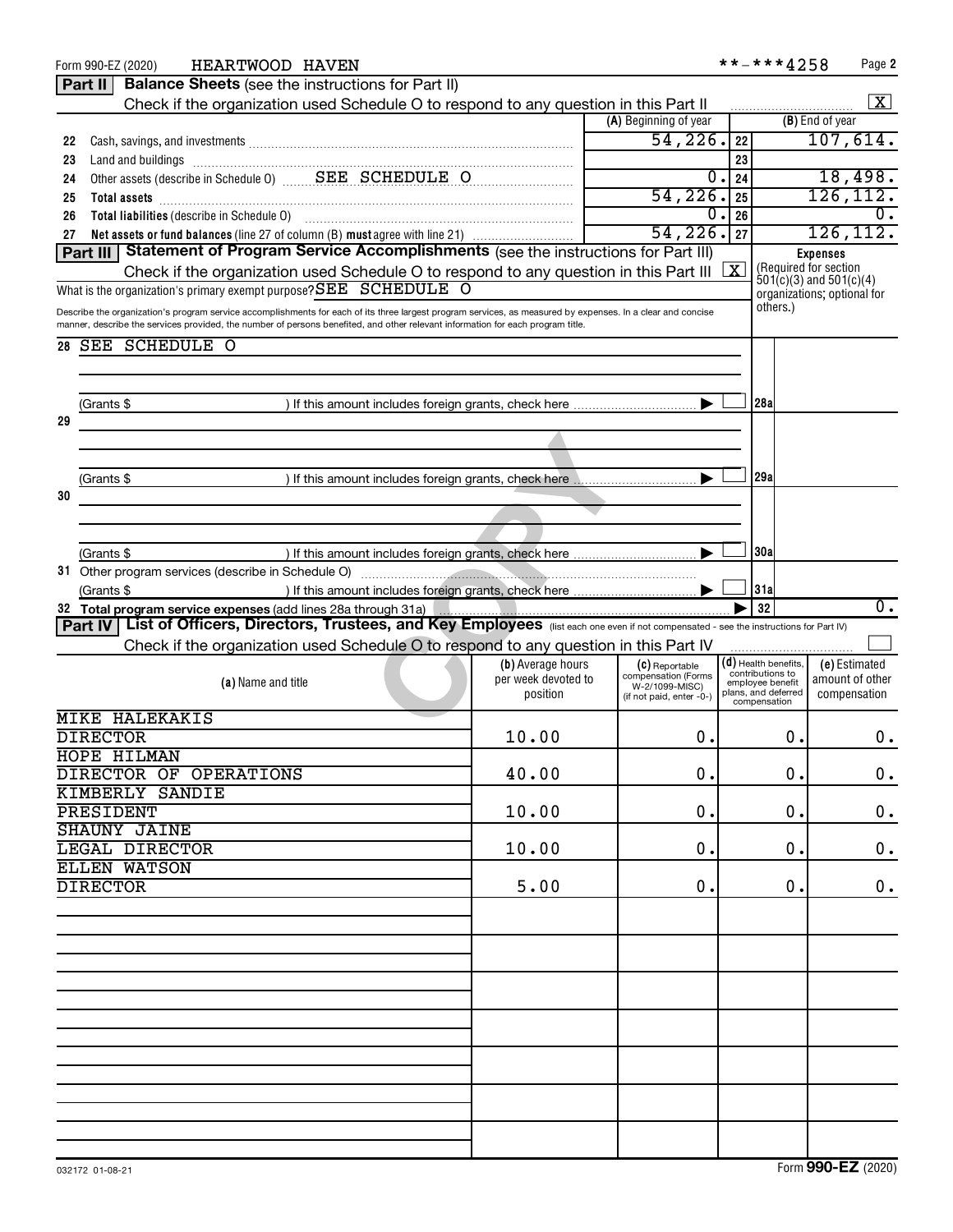|    | **-***4258<br>HEARTWOOD HAVEN<br>Form 990-EZ (2020)                                                                                                                                                                                        |                 |        | Page 3                     |
|----|--------------------------------------------------------------------------------------------------------------------------------------------------------------------------------------------------------------------------------------------|-----------------|--------|----------------------------|
|    | Other Information (Note the Schedule A and personal benefit contract statement requirements in the<br><b>Part V</b>                                                                                                                        |                 |        |                            |
|    | instructions for Part V.) Check if the organization used Sch. O to respond to any question in this Part V                                                                                                                                  |                 |        | $\boxed{\textbf{X}}$       |
|    |                                                                                                                                                                                                                                            |                 | Yes No |                            |
| 33 | Did the organization engage in any significant activity not previously reported to the IRS? If "Yes," provide a detailed description of each                                                                                               |                 |        |                            |
|    | activity in Schedule O                                                                                                                                                                                                                     | 33              |        | х                          |
| 34 | Were any significant changes made to the organizing or governing documents? If "Yes," attach a conformed copy of the amended                                                                                                               |                 |        |                            |
|    |                                                                                                                                                                                                                                            | 34              |        | x                          |
|    | 35a Did the organization have unrelated business gross income of \$1,000 or more during the year from business activities (such as those reported                                                                                          |                 |        |                            |
|    |                                                                                                                                                                                                                                            | 35a             |        | X                          |
|    |                                                                                                                                                                                                                                            | 35 <sub>b</sub> | N/R    |                            |
|    | c Was the organization a section 501(c)(4), 501(c)(5), or 501(c)(6) organization subject to section 6033(e) notice, reporting, and proxy tax                                                                                               |                 |        |                            |
|    |                                                                                                                                                                                                                                            | 35c             |        | X                          |
| 36 | Did the organization undergo a liquidation, dissolution, termination, or significant disposition of net assets during the year? If "Yes,"                                                                                                  |                 |        |                            |
|    |                                                                                                                                                                                                                                            | 36              |        | х                          |
|    | 0.                                                                                                                                                                                                                                         |                 |        |                            |
|    |                                                                                                                                                                                                                                            | 37 <sub>b</sub> |        | х                          |
|    | 38a Did the organization borrow from, or make any loans to, any officer, director, trustee, or key employee; or were any such loans made                                                                                                   |                 |        |                            |
|    | 38 <sub>b</sub>                                                                                                                                                                                                                            | 38a             |        | Х                          |
|    | N/A                                                                                                                                                                                                                                        |                 |        |                            |
| 39 | Section 501(c)(7) organizations. Enter:<br>N/A<br>39a                                                                                                                                                                                      |                 |        |                            |
|    | N/A<br>39 <sub>b</sub>                                                                                                                                                                                                                     |                 |        |                            |
|    | 40a Section 501(c)(3) organizations. Enter amount of tax imposed on the organization during the year under:                                                                                                                                |                 |        |                            |
|    | 0.<br>$0 \cdot$ ; section 4912 $\triangleright$ $0 \cdot$ ; section 4955 $\triangleright$<br>section $4911$                                                                                                                                |                 |        |                            |
|    | <b>b</b> Section $501(c)(3)$ , $501(c)(4)$ , and $501(c)(29)$ organizations. Did the organization engage in any section 4958 excess benefit                                                                                                |                 |        |                            |
|    | transaction during the year, or did it engage in an excess benefit transaction in a prior year that has not been reported on any                                                                                                           |                 |        |                            |
|    |                                                                                                                                                                                                                                            | 40b             |        | х                          |
|    | c Section 501(c)(3), 501(c)(4), and 501(c)(29) organizations. Enter amount of tax imposed on                                                                                                                                               |                 |        |                            |
|    | 0.<br>organization managers or disqualified persons during the year under sections 4912, 4955, and 4958                                                                                                                                    |                 |        |                            |
|    | d Section 501(c)(3), 501(c)(4), and 501(c)(29) organizations. Enter amount of tax on line 40c reimbursed                                                                                                                                   |                 |        |                            |
|    | 0.<br>by the organization                                                                                                                                                                                                                  |                 |        |                            |
|    | e All organizations. At any time during the tax year, was the organization a party to a prohibited tax shelter                                                                                                                             |                 |        |                            |
|    | transaction? If "Yes," complete Form 8886-T                                                                                                                                                                                                | 40e             |        | x                          |
| 41 | List the states with which a copy of this return is filed $\triangleright$ <b>NONE</b>                                                                                                                                                     |                 |        |                            |
|    | Telephone no. $\triangleright$ 360 – 271 – 7438<br>42a The organization's books are in care of $\blacktriangleright$ HOPE HILMAN                                                                                                           |                 |        |                            |
|    | $ZIP + 4$ $\rightarrow$ 98329<br>Located at $\blacktriangleright$ 13503 135TH AVE KP N, GIG HARBOR,<br>WA                                                                                                                                  |                 |        |                            |
|    | <b>b</b> At any time during the calendar year, did the organization have an interest in or a signature or other authority<br>over a financial account in a foreign country (such as a bank account, securities account, or other financial |                 | Yes No |                            |
|    | account)?                                                                                                                                                                                                                                  | 42b             |        | $\overline{\mathbf{X}}$    |
|    | If "Yes," enter the name of the foreign country                                                                                                                                                                                            |                 |        |                            |
|    | See the instructions for exceptions and filing requirements for FinCEN Form 114, Report of Foreign Bank and Financial Accounts (FBAR).                                                                                                     |                 |        |                            |
|    |                                                                                                                                                                                                                                            | 42c             |        | х                          |
|    | If "Yes," enter the name of the foreign country                                                                                                                                                                                            |                 |        |                            |
| 43 | Section 4947(a)(1) nonexempt charitable trusts filing Form 990-EZ in lieu of Form 1041 - Check here manufactured and the manufactured with the Section 4947(a)(1) nonexempt charitable trusts filing Form 990-EZ in lieu of Fo             |                 |        |                            |
|    |                                                                                                                                                                                                                                            | N/A             |        |                            |
|    |                                                                                                                                                                                                                                            |                 |        |                            |
|    |                                                                                                                                                                                                                                            |                 | Yes No |                            |
|    | 44a Did the organization maintain any donor advised funds during the year? If "Yes," Form 990 must be completed instead of                                                                                                                 |                 |        |                            |
|    | Form 990-EZ                                                                                                                                                                                                                                | 44a             |        | х                          |
|    | b Did the organization operate one or more hospital facilities during the year? If "Yes," Form 990 must be completed instead                                                                                                               |                 |        |                            |
|    |                                                                                                                                                                                                                                            | 44b             |        | х<br>$\overline{\text{x}}$ |
|    |                                                                                                                                                                                                                                            | 44c             |        |                            |
|    | d If "Yes" to line 44c, has the organization filed a Form 720 to report these payments? If "No," provide an explanation                                                                                                                    |                 |        |                            |
|    |                                                                                                                                                                                                                                            | 44d<br>45a      |        | X                          |
|    | <b>b</b> Did the organization receive any payment from or engage in any transaction with a controlled entity within the meaning of section                                                                                                 |                 |        |                            |
|    |                                                                                                                                                                                                                                            | 45b             |        |                            |
|    |                                                                                                                                                                                                                                            |                 |        |                            |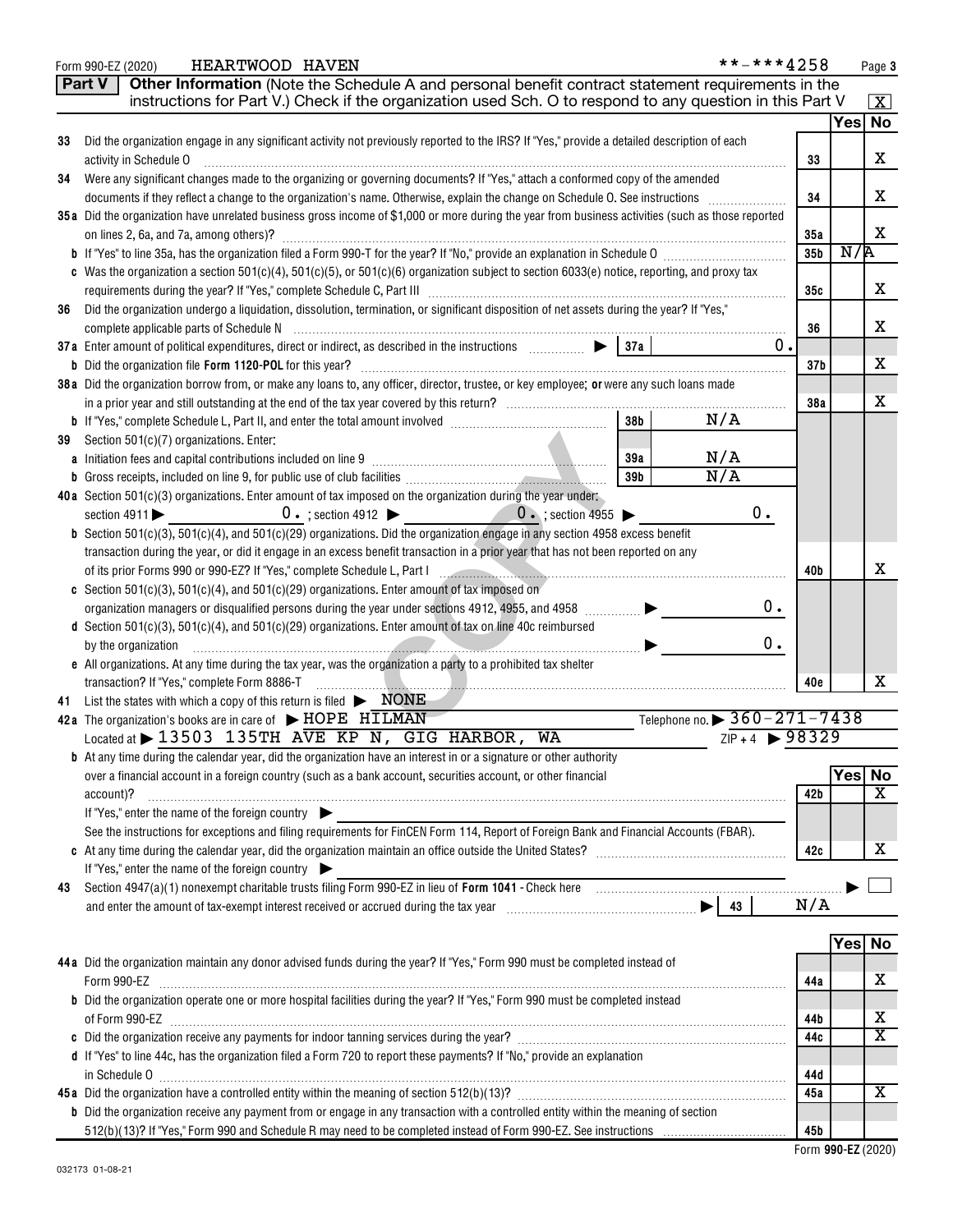| Form 990-EZ (2020)                 |  |                              | HEARTWOOD HAVEN                                     |             |                                                                                                                                                                            |                                 |          |                     |                                       | **-***4258                                   |                  |                    |               | Page 4                  |
|------------------------------------|--|------------------------------|-----------------------------------------------------|-------------|----------------------------------------------------------------------------------------------------------------------------------------------------------------------------|---------------------------------|----------|---------------------|---------------------------------------|----------------------------------------------|------------------|--------------------|---------------|-------------------------|
|                                    |  |                              |                                                     |             |                                                                                                                                                                            |                                 |          |                     |                                       |                                              |                  |                    |               | Yes No                  |
| 46                                 |  |                              |                                                     |             | Did the organization engage, directly or indirectly, in political campaign activities on behalf of or in opposition to candidates for public office?                       |                                 |          |                     |                                       |                                              |                  |                    |               |                         |
|                                    |  |                              |                                                     |             |                                                                                                                                                                            |                                 |          |                     |                                       |                                              |                  | 46                 |               | X                       |
| <b>Part VI</b>                     |  |                              | Section 501(c)(3) Organizations Only                |             |                                                                                                                                                                            |                                 |          |                     |                                       |                                              |                  |                    |               |                         |
|                                    |  |                              |                                                     |             | All section 501(c)(3) organizations must answer questions 47-49b and 52, and complete the tables for lines 50 and 51.                                                      |                                 |          |                     |                                       |                                              |                  |                    |               |                         |
|                                    |  |                              |                                                     |             |                                                                                                                                                                            |                                 |          |                     |                                       |                                              |                  |                    | Yesl          | <b>No</b>               |
| 47                                 |  |                              |                                                     |             | Did the organization engage in lobbying activities or have a section 501(h) election in effect during the tax year? If "Yes," complete Sch. C, Part II                     |                                 |          |                     |                                       |                                              |                  | 47                 |               | $\overline{\textbf{x}}$ |
| 48                                 |  |                              |                                                     |             |                                                                                                                                                                            |                                 |          |                     |                                       |                                              | 48               |                    |               | $\overline{\mathtt{x}}$ |
|                                    |  |                              |                                                     |             |                                                                                                                                                                            |                                 |          |                     |                                       |                                              | 49a              |                    |               | $\overline{\mathtt{x}}$ |
|                                    |  |                              |                                                     |             |                                                                                                                                                                            |                                 |          |                     |                                       |                                              | 49b              |                    |               |                         |
| 50                                 |  |                              |                                                     |             | Complete this table for the organization's five highest compensated employees (other than officers, directors, trustees, and key employees) who each received more         |                                 |          |                     |                                       |                                              |                  |                    |               |                         |
|                                    |  |                              |                                                     |             | than \$100,000 of compensation from the organization. If there is none, enter "None."                                                                                      |                                 |          |                     |                                       |                                              |                  |                    |               |                         |
|                                    |  |                              | (a) Name and title of each employee                 |             |                                                                                                                                                                            | (b) Average hours               |          |                     | (C) Reportable                        | $(d)$ Health benefits,<br>contributions to   |                  |                    | (e) Estimated |                         |
|                                    |  |                              |                                                     |             |                                                                                                                                                                            | per week devoted to<br>position |          |                     | compensation (Forms<br>W-2/1099-MISC) | employee benefit<br>plans, and deferred      |                  | compensation       |               | amount of other         |
|                                    |  |                              |                                                     | <b>NONE</b> |                                                                                                                                                                            |                                 |          |                     |                                       | compensation                                 |                  |                    |               |                         |
|                                    |  |                              |                                                     |             |                                                                                                                                                                            |                                 |          |                     |                                       |                                              |                  |                    |               |                         |
|                                    |  |                              |                                                     |             |                                                                                                                                                                            |                                 |          |                     |                                       |                                              |                  |                    |               |                         |
|                                    |  |                              |                                                     |             |                                                                                                                                                                            |                                 |          |                     |                                       |                                              |                  |                    |               |                         |
|                                    |  |                              |                                                     |             |                                                                                                                                                                            |                                 |          |                     |                                       |                                              |                  |                    |               |                         |
|                                    |  |                              |                                                     |             |                                                                                                                                                                            |                                 |          |                     |                                       |                                              |                  |                    |               |                         |
|                                    |  |                              |                                                     |             |                                                                                                                                                                            |                                 |          |                     |                                       |                                              |                  |                    |               |                         |
|                                    |  |                              |                                                     |             |                                                                                                                                                                            |                                 |          |                     |                                       |                                              |                  |                    |               |                         |
|                                    |  |                              |                                                     |             |                                                                                                                                                                            |                                 |          |                     |                                       |                                              |                  |                    |               |                         |
|                                    |  |                              |                                                     |             |                                                                                                                                                                            |                                 |          |                     |                                       |                                              |                  |                    |               |                         |
| f                                  |  |                              | Total number of other employees paid over \$100,000 |             |                                                                                                                                                                            |                                 |          |                     |                                       |                                              |                  |                    |               |                         |
| 51                                 |  |                              |                                                     |             | Complete this table for the organization's five highest compensated independent contractors who each received more than \$100,000 of compensation from the                 |                                 |          |                     |                                       |                                              |                  |                    |               |                         |
|                                    |  |                              | organization. If there is none, enter "None."       | NONE        |                                                                                                                                                                            |                                 |          |                     |                                       |                                              |                  |                    |               |                         |
|                                    |  |                              |                                                     |             | (a) Name and business address of each independent contractor                                                                                                               |                                 |          | (b) Type of service |                                       |                                              | (c) Compensation |                    |               |                         |
|                                    |  |                              |                                                     |             |                                                                                                                                                                            |                                 |          |                     |                                       |                                              |                  |                    |               |                         |
|                                    |  |                              |                                                     |             |                                                                                                                                                                            |                                 |          |                     |                                       |                                              |                  |                    |               |                         |
|                                    |  |                              |                                                     |             |                                                                                                                                                                            |                                 |          |                     |                                       |                                              |                  |                    |               |                         |
|                                    |  |                              |                                                     |             |                                                                                                                                                                            |                                 |          |                     |                                       |                                              |                  |                    |               |                         |
|                                    |  |                              |                                                     |             |                                                                                                                                                                            |                                 |          |                     |                                       |                                              |                  |                    |               |                         |
|                                    |  |                              |                                                     |             |                                                                                                                                                                            |                                 |          |                     |                                       |                                              |                  |                    |               |                         |
|                                    |  |                              |                                                     |             |                                                                                                                                                                            |                                 |          |                     |                                       |                                              |                  |                    |               |                         |
|                                    |  |                              |                                                     |             |                                                                                                                                                                            |                                 |          |                     |                                       |                                              |                  |                    |               |                         |
|                                    |  |                              |                                                     |             |                                                                                                                                                                            |                                 |          |                     |                                       |                                              |                  |                    |               |                         |
|                                    |  |                              |                                                     |             | d Total number of other independent contractors each receiving over \$100,000                                                                                              |                                 |          |                     |                                       |                                              |                  |                    |               |                         |
| 52                                 |  |                              |                                                     |             | Did the organization complete Schedule A? Note: All section 501(c)(3) organizations must attach a                                                                          |                                 |          |                     |                                       |                                              |                  |                    |               |                         |
|                                    |  |                              |                                                     |             |                                                                                                                                                                            |                                 |          |                     |                                       |                                              |                  | $\overline{X}$ Yes |               | No                      |
|                                    |  |                              |                                                     |             | Under penalties of perjury, I declare that I have examined this return, including accompanying schedules and statements, and to the best of my knowledge and belief, it is |                                 |          |                     |                                       |                                              |                  |                    |               |                         |
|                                    |  |                              |                                                     |             | true, correct, and complete. Declaration of preparer (other than officer) is based on all information of which preparer has any knowledge.                                 |                                 |          |                     |                                       |                                              |                  |                    |               |                         |
| Sign                               |  | Signature of officer         |                                                     |             |                                                                                                                                                                            |                                 |          |                     |                                       | Date                                         |                  |                    |               |                         |
| <b>Here</b>                        |  |                              |                                                     |             | HOPE HILMAN, DIRECTOR OF OPERATIONS                                                                                                                                        |                                 |          |                     |                                       |                                              |                  |                    |               |                         |
|                                    |  | Type or print name and title |                                                     |             |                                                                                                                                                                            |                                 |          |                     |                                       |                                              |                  |                    |               |                         |
|                                    |  |                              | Print/Type preparer's name                          |             | Preparer's signature                                                                                                                                                       |                                 | Date     |                     | Check                                 | PTIN<br>it.                                  |                  |                    |               |                         |
|                                    |  |                              |                                                     |             |                                                                                                                                                                            |                                 |          |                     | self-employed                         |                                              |                  |                    |               |                         |
| Paid                               |  |                              | LINDSEY SAS, CPA                                    |             | LINDSEY SAS, CPA                                                                                                                                                           |                                 | 05/13/21 |                     |                                       |                                              | P01620141        |                    |               |                         |
| <b>Preparer</b><br><b>Use Only</b> |  |                              |                                                     |             | Firm's name FHAUSER JONES & SAS, PLLC                                                                                                                                      |                                 |          |                     |                                       | Firm's EIN $\triangleright$ * * - * * * 7947 |                  |                    |               |                         |
|                                    |  |                              |                                                     |             | Firm's address > 10940 NE 33RD PLACE, SUITE 100                                                                                                                            |                                 |          |                     | Phone no.                             | $425 - 889 - 1778$                           |                  |                    |               |                         |
|                                    |  |                              |                                                     |             | BELLEVUE, WA 98004                                                                                                                                                         |                                 |          |                     |                                       |                                              |                  |                    |               |                         |
|                                    |  |                              |                                                     |             | May the IRS discuss this return with the preparer shown above? See instructions                                                                                            |                                 |          |                     |                                       |                                              |                  | $\overline{X}$ Yes |               | No                      |
|                                    |  |                              |                                                     |             |                                                                                                                                                                            |                                 |          |                     |                                       |                                              |                  |                    |               | Form 990-EZ (2020)      |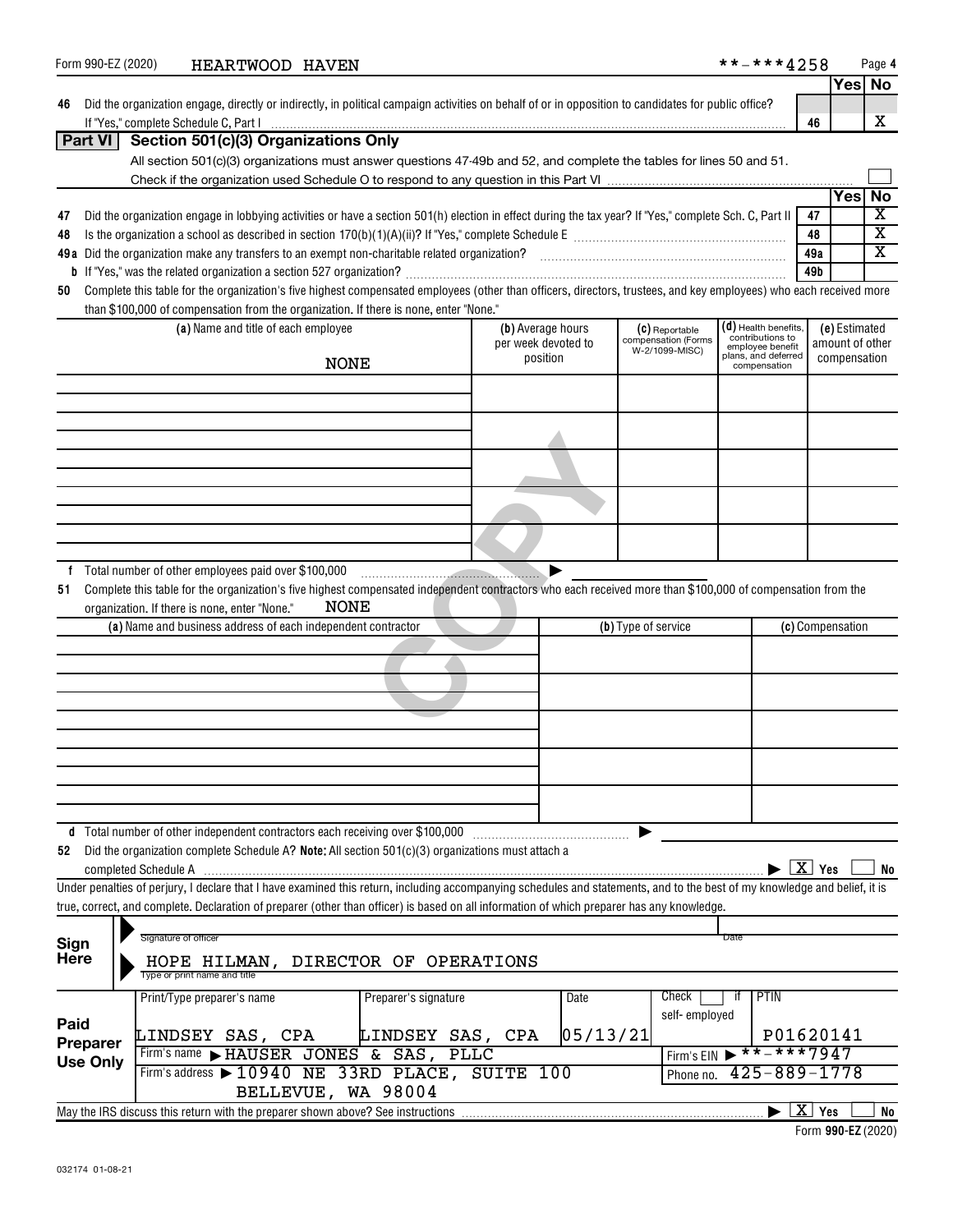**SCHEDULE A**

Department of the Treasury Internal Revenue Service

|  |  | (Form 990 or 990-EZ) |
|--|--|----------------------|
|--|--|----------------------|

### **(Form 990 or 990-EZ) Complete if the organization is a section 501(c)(3) organization or a section Public Charity Status and Public Support 2020**

**4947(a)(1) nonexempt charitable trust. | Attach to Form 990 or Form 990-EZ.** 

**| Go to www.irs.gov/Form990 for instructions and the latest information.**

| <b>Open to Public</b><br>Inspection |
|-------------------------------------|
|                                     |

OMB No. 1545-0047

| Name of the organization |  |
|--------------------------|--|
|--------------------------|--|

| Name of the organization                                                                                                                                                             |                                                                                                                                                                                                                                                 |                            |                                    |            |                                                      |  | <b>Employer identification number</b>              |  |  |  |  |  |
|--------------------------------------------------------------------------------------------------------------------------------------------------------------------------------------|-------------------------------------------------------------------------------------------------------------------------------------------------------------------------------------------------------------------------------------------------|----------------------------|------------------------------------|------------|------------------------------------------------------|--|----------------------------------------------------|--|--|--|--|--|
|                                                                                                                                                                                      | HEARTWOOD HAVEN                                                                                                                                                                                                                                 |                            |                                    | **-***4258 |                                                      |  |                                                    |  |  |  |  |  |
| Part I<br>Reason for Public Charity Status. (All organizations must complete this part.) See instructions.                                                                           |                                                                                                                                                                                                                                                 |                            |                                    |            |                                                      |  |                                                    |  |  |  |  |  |
| The organization is not a private foundation because it is: (For lines 1 through 12, check only one box.)                                                                            |                                                                                                                                                                                                                                                 |                            |                                    |            |                                                      |  |                                                    |  |  |  |  |  |
| 1                                                                                                                                                                                    | A church, convention of churches, or association of churches described in section 170(b)(1)(A)(i).                                                                                                                                              |                            |                                    |            |                                                      |  |                                                    |  |  |  |  |  |
| 2                                                                                                                                                                                    | A school described in section 170(b)(1)(A)(ii). (Attach Schedule E (Form 990 or 990-EZ).)                                                                                                                                                       |                            |                                    |            |                                                      |  |                                                    |  |  |  |  |  |
| 3                                                                                                                                                                                    | A hospital or a cooperative hospital service organization described in section 170(b)(1)(A)(iii).<br>A medical research organization operated in conjunction with a hospital described in section 170(b)(1)(A)(iii). Enter the hospital's name, |                            |                                    |            |                                                      |  |                                                    |  |  |  |  |  |
| 4                                                                                                                                                                                    |                                                                                                                                                                                                                                                 |                            |                                    |            |                                                      |  |                                                    |  |  |  |  |  |
| city, and state:                                                                                                                                                                     |                                                                                                                                                                                                                                                 |                            |                                    |            |                                                      |  |                                                    |  |  |  |  |  |
| An organization operated for the benefit of a college or university owned or operated by a governmental unit described in<br>5                                                       |                                                                                                                                                                                                                                                 |                            |                                    |            |                                                      |  |                                                    |  |  |  |  |  |
|                                                                                                                                                                                      | section 170(b)(1)(A)(iv). (Complete Part II.)                                                                                                                                                                                                   |                            |                                    |            |                                                      |  |                                                    |  |  |  |  |  |
| 6                                                                                                                                                                                    | A federal, state, or local government or governmental unit described in section 170(b)(1)(A)(v).                                                                                                                                                |                            |                                    |            |                                                      |  |                                                    |  |  |  |  |  |
| 7                                                                                                                                                                                    | An organization that normally receives a substantial part of its support from a governmental unit or from the general public described in                                                                                                       |                            |                                    |            |                                                      |  |                                                    |  |  |  |  |  |
| section 170(b)(1)(A)(vi). (Complete Part II.)                                                                                                                                        |                                                                                                                                                                                                                                                 |                            |                                    |            |                                                      |  |                                                    |  |  |  |  |  |
| A community trust described in section 170(b)(1)(A)(vi). (Complete Part II.)<br>8                                                                                                    |                                                                                                                                                                                                                                                 |                            |                                    |            |                                                      |  |                                                    |  |  |  |  |  |
| An agricultural research organization described in section 170(b)(1)(A)(ix) operated in conjunction with a land-grant college<br>9                                                   |                                                                                                                                                                                                                                                 |                            |                                    |            |                                                      |  |                                                    |  |  |  |  |  |
| or university or a non-land-grant college of agriculture (see instructions). Enter the name, city, and state of the college or                                                       |                                                                                                                                                                                                                                                 |                            |                                    |            |                                                      |  |                                                    |  |  |  |  |  |
| university:<br>$\boxed{\text{X}}$<br>10                                                                                                                                              |                                                                                                                                                                                                                                                 |                            |                                    |            |                                                      |  |                                                    |  |  |  |  |  |
| An organization that normally receives (1) more than 33 1/3% of its support from contributions, membership fees, and gross receipts from                                             |                                                                                                                                                                                                                                                 |                            |                                    |            |                                                      |  |                                                    |  |  |  |  |  |
| activities related to its exempt functions, subject to certain exceptions; and (2) no more than 33 1/3% of its support from gross investment                                         |                                                                                                                                                                                                                                                 |                            |                                    |            |                                                      |  |                                                    |  |  |  |  |  |
| income and unrelated business taxable income (less section 511 tax) from businesses acquired by the organization after June 30, 1975.<br>See section 509(a)(2). (Complete Part III.) |                                                                                                                                                                                                                                                 |                            |                                    |            |                                                      |  |                                                    |  |  |  |  |  |
| 11<br>An organization organized and operated exclusively to test for public safety. See section 509(a)(4).                                                                           |                                                                                                                                                                                                                                                 |                            |                                    |            |                                                      |  |                                                    |  |  |  |  |  |
| 12<br>An organization organized and operated exclusively for the benefit of, to perform the functions of, or to carry out the purposes of one or                                     |                                                                                                                                                                                                                                                 |                            |                                    |            |                                                      |  |                                                    |  |  |  |  |  |
| more publicly supported organizations described in section 509(a)(1) or section 509(a)(2). See section 509(a)(3). Check the box in                                                   |                                                                                                                                                                                                                                                 |                            |                                    |            |                                                      |  |                                                    |  |  |  |  |  |
| lines 12a through 12d that describes the type of supporting organization and complete lines 12e, 12f, and 12g.                                                                       |                                                                                                                                                                                                                                                 |                            |                                    |            |                                                      |  |                                                    |  |  |  |  |  |
| Type I. A supporting organization operated, supervised, or controlled by its supported organization(s), typically by giving<br>а                                                     |                                                                                                                                                                                                                                                 |                            |                                    |            |                                                      |  |                                                    |  |  |  |  |  |
| the supported organization(s) the power to regularly appoint or elect a majority of the directors or trustees of the supporting                                                      |                                                                                                                                                                                                                                                 |                            |                                    |            |                                                      |  |                                                    |  |  |  |  |  |
| organization. You must complete Part IV, Sections A and B.                                                                                                                           |                                                                                                                                                                                                                                                 |                            |                                    |            |                                                      |  |                                                    |  |  |  |  |  |
| Type II. A supporting organization supervised or controlled in connection with its supported organization(s), by having<br>b                                                         |                                                                                                                                                                                                                                                 |                            |                                    |            |                                                      |  |                                                    |  |  |  |  |  |
| control or management of the supporting organization vested in the same persons that control or manage the supported                                                                 |                                                                                                                                                                                                                                                 |                            |                                    |            |                                                      |  |                                                    |  |  |  |  |  |
| organization(s). You must complete Part IV, Sections A and C.                                                                                                                        |                                                                                                                                                                                                                                                 |                            |                                    |            |                                                      |  |                                                    |  |  |  |  |  |
| Type III functionally integrated. A supporting organization operated in connection with, and functionally integrated with,<br>с                                                      |                                                                                                                                                                                                                                                 |                            |                                    |            |                                                      |  |                                                    |  |  |  |  |  |
| its supported organization(s) (see instructions). You must complete Part IV, Sections A, D, and E.                                                                                   |                                                                                                                                                                                                                                                 |                            |                                    |            |                                                      |  |                                                    |  |  |  |  |  |
| Type III non-functionally integrated. A supporting organization operated in connection with its supported organization(s)<br>d                                                       |                                                                                                                                                                                                                                                 |                            |                                    |            |                                                      |  |                                                    |  |  |  |  |  |
| that is not functionally integrated. The organization generally must satisfy a distribution requirement and an attentiveness                                                         |                                                                                                                                                                                                                                                 |                            |                                    |            |                                                      |  |                                                    |  |  |  |  |  |
| requirement (see instructions). You must complete Part IV, Sections A and D, and Part V.                                                                                             |                                                                                                                                                                                                                                                 |                            |                                    |            |                                                      |  |                                                    |  |  |  |  |  |
| Check this box if the organization received a written determination from the IRS that it is a Type I, Type II, Type III                                                              |                                                                                                                                                                                                                                                 |                            |                                    |            |                                                      |  |                                                    |  |  |  |  |  |
| functionally integrated, or Type III non-functionally integrated supporting organization.                                                                                            |                                                                                                                                                                                                                                                 |                            |                                    |            |                                                      |  |                                                    |  |  |  |  |  |
| Enter the number of supported organizations<br>f                                                                                                                                     |                                                                                                                                                                                                                                                 |                            |                                    |            |                                                      |  |                                                    |  |  |  |  |  |
| g Provide the following information about the supported organization(s).                                                                                                             | (ii) EIN                                                                                                                                                                                                                                        | (iii) Type of organization | (iv) Is the organization listed    |            |                                                      |  |                                                    |  |  |  |  |  |
| (i) Name of supported<br>organization                                                                                                                                                |                                                                                                                                                                                                                                                 | (described on lines 1-10   | in your governing document?<br>Yes |            | (v) Amount of monetary<br>support (see instructions) |  | (vi) Amount of other<br>support (see instructions) |  |  |  |  |  |
|                                                                                                                                                                                      |                                                                                                                                                                                                                                                 | above (see instructions))  |                                    | No         |                                                      |  |                                                    |  |  |  |  |  |
|                                                                                                                                                                                      |                                                                                                                                                                                                                                                 |                            |                                    |            |                                                      |  |                                                    |  |  |  |  |  |
|                                                                                                                                                                                      |                                                                                                                                                                                                                                                 |                            |                                    |            |                                                      |  |                                                    |  |  |  |  |  |
|                                                                                                                                                                                      |                                                                                                                                                                                                                                                 |                            |                                    |            |                                                      |  |                                                    |  |  |  |  |  |
|                                                                                                                                                                                      |                                                                                                                                                                                                                                                 |                            |                                    |            |                                                      |  |                                                    |  |  |  |  |  |
|                                                                                                                                                                                      |                                                                                                                                                                                                                                                 |                            |                                    |            |                                                      |  |                                                    |  |  |  |  |  |
|                                                                                                                                                                                      |                                                                                                                                                                                                                                                 |                            |                                    |            |                                                      |  |                                                    |  |  |  |  |  |
| Total                                                                                                                                                                                |                                                                                                                                                                                                                                                 |                            |                                    |            |                                                      |  |                                                    |  |  |  |  |  |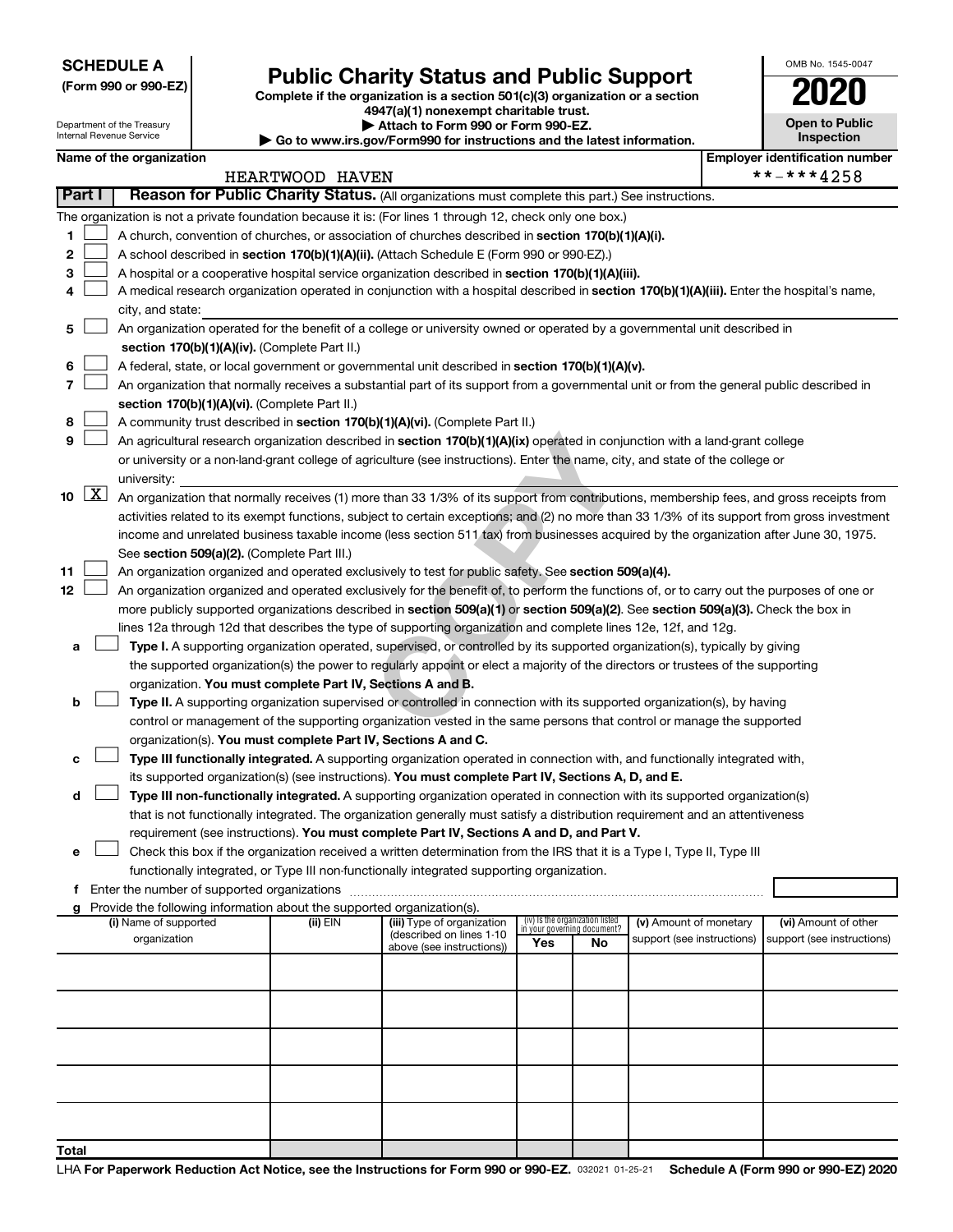#### Schedule A (Form 990 or 990-EZ) 2020 Page *HEARTWOOD HAVEN \*\*-\*\*\*4258*

(Complete only if you checked the box on line 5, 7, or 8 of Part I or if the organization failed to qualify under Part III. If the organization **Part II Support Schedule for Organizations Described in Sections 170(b)(1)(A)(iv) and 170(b)(1)(A)(vi)**

fails to qualify under the tests listed below, please complete Part III.)

|     | <b>Section A. Public Support</b>                                                                                                                                                                                                                                   |          |          |            |                 |          |           |
|-----|--------------------------------------------------------------------------------------------------------------------------------------------------------------------------------------------------------------------------------------------------------------------|----------|----------|------------|-----------------|----------|-----------|
|     | Calendar year (or fiscal year beginning in) $\blacktriangleright$                                                                                                                                                                                                  | (a) 2016 | (b) 2017 | $(c)$ 2018 | <b>(d)</b> 2019 | (e) 2020 | (f) Total |
|     | 1 Gifts, grants, contributions, and                                                                                                                                                                                                                                |          |          |            |                 |          |           |
|     | membership fees received. (Do not                                                                                                                                                                                                                                  |          |          |            |                 |          |           |
|     | include any "unusual grants.")                                                                                                                                                                                                                                     |          |          |            |                 |          |           |
|     | 2 Tax revenues levied for the organ-                                                                                                                                                                                                                               |          |          |            |                 |          |           |
|     | ization's benefit and either paid to                                                                                                                                                                                                                               |          |          |            |                 |          |           |
|     | or expended on its behalf                                                                                                                                                                                                                                          |          |          |            |                 |          |           |
|     | 3 The value of services or facilities                                                                                                                                                                                                                              |          |          |            |                 |          |           |
|     | furnished by a governmental unit to                                                                                                                                                                                                                                |          |          |            |                 |          |           |
|     | the organization without charge                                                                                                                                                                                                                                    |          |          |            |                 |          |           |
|     | <b>Total.</b> Add lines 1 through 3                                                                                                                                                                                                                                |          |          |            |                 |          |           |
| 5   | The portion of total contributions                                                                                                                                                                                                                                 |          |          |            |                 |          |           |
|     | by each person (other than a                                                                                                                                                                                                                                       |          |          |            |                 |          |           |
|     | governmental unit or publicly                                                                                                                                                                                                                                      |          |          |            |                 |          |           |
|     | supported organization) included                                                                                                                                                                                                                                   |          |          |            |                 |          |           |
|     | on line 1 that exceeds 2% of the                                                                                                                                                                                                                                   |          |          |            |                 |          |           |
|     | amount shown on line 11,                                                                                                                                                                                                                                           |          |          |            |                 |          |           |
|     | column (f)                                                                                                                                                                                                                                                         |          |          |            |                 |          |           |
|     | 6 Public support. Subtract line 5 from line 4.                                                                                                                                                                                                                     |          |          |            |                 |          |           |
|     | <b>Section B. Total Support</b>                                                                                                                                                                                                                                    |          |          |            |                 |          |           |
|     | Calendar year (or fiscal year beginning in)                                                                                                                                                                                                                        | (a) 2016 | (b) 2017 | (c) 2018   | $(d)$ 2019      | (e) 2020 | (f) Total |
|     | 7 Amounts from line 4                                                                                                                                                                                                                                              |          |          |            |                 |          |           |
| 8   | Gross income from interest,                                                                                                                                                                                                                                        |          |          |            |                 |          |           |
|     | dividends, payments received on                                                                                                                                                                                                                                    |          |          |            |                 |          |           |
|     | securities loans, rents, royalties,                                                                                                                                                                                                                                |          |          |            |                 |          |           |
|     | and income from similar sources                                                                                                                                                                                                                                    |          |          |            |                 |          |           |
| 9   | Net income from unrelated business                                                                                                                                                                                                                                 |          |          |            |                 |          |           |
|     | activities, whether or not the                                                                                                                                                                                                                                     |          |          |            |                 |          |           |
|     | business is regularly carried on                                                                                                                                                                                                                                   |          |          |            |                 |          |           |
| 10  | Other income. Do not include gain                                                                                                                                                                                                                                  |          |          |            |                 |          |           |
|     | or loss from the sale of capital                                                                                                                                                                                                                                   |          |          |            |                 |          |           |
|     | assets (Explain in Part VI.)                                                                                                                                                                                                                                       |          |          |            |                 |          |           |
| 11. | <b>Total support.</b> Add lines 7 through 10                                                                                                                                                                                                                       |          |          |            |                 |          |           |
| 12  | Gross receipts from related activities, etc. (see instructions)                                                                                                                                                                                                    |          |          |            |                 | 12       |           |
| 13  | First 5 years. If the Form 990 is for the organization's first, second, third, fourth, or fifth tax year as a section 501(c)(3)                                                                                                                                    |          |          |            |                 |          |           |
|     | organization, check this box and stop here                                                                                                                                                                                                                         |          |          |            |                 |          |           |
|     | <b>Section C. Computation of Public Support Percentage</b>                                                                                                                                                                                                         |          |          |            |                 |          |           |
|     |                                                                                                                                                                                                                                                                    |          |          |            |                 | 14       | %         |
|     |                                                                                                                                                                                                                                                                    |          |          |            |                 | 15       | %         |
|     | 16a 33 1/3% support test - 2020. If the organization did not check the box on line 13, and line 14 is 33 1/3% or more, check this box and                                                                                                                          |          |          |            |                 |          |           |
|     | stop here. The organization qualifies as a publicly supported organization manufaction manufacture or the organization<br>b 33 1/3% support test - 2019. If the organization did not check a box on line 13 or 16a, and line 15 is 33 1/3% or more, check this box |          |          |            |                 |          |           |
|     |                                                                                                                                                                                                                                                                    |          |          |            |                 |          |           |
|     | 17a 10% -facts-and-circumstances test - 2020. If the organization did not check a box on line 13, 16a, or 16b, and line 14 is 10% or more,                                                                                                                         |          |          |            |                 |          |           |
|     | and if the organization meets the facts-and-circumstances test, check this box and stop here. Explain in Part VI how the organization                                                                                                                              |          |          |            |                 |          |           |
|     | meets the facts-and-circumstances test. The organization qualifies as a publicly supported organization                                                                                                                                                            |          |          |            |                 |          |           |
|     | b 10% -facts-and-circumstances test - 2019. If the organization did not check a box on line 13, 16a, 16b, or 17a, and line 15 is 10% or                                                                                                                            |          |          |            |                 |          |           |
|     | more, and if the organization meets the facts-and-circumstances test, check this box and stop here. Explain in Part VI how the                                                                                                                                     |          |          |            |                 |          |           |
|     | organization meets the facts-and-circumstances test. The organization qualifies as a publicly supported organization                                                                                                                                               |          |          |            |                 |          |           |
| 18. | Private foundation. If the organization did not check a box on line 13, 16a, 16b, 17a, or 17b, check this box and see instructions                                                                                                                                 |          |          |            |                 |          |           |
|     |                                                                                                                                                                                                                                                                    |          |          |            |                 |          |           |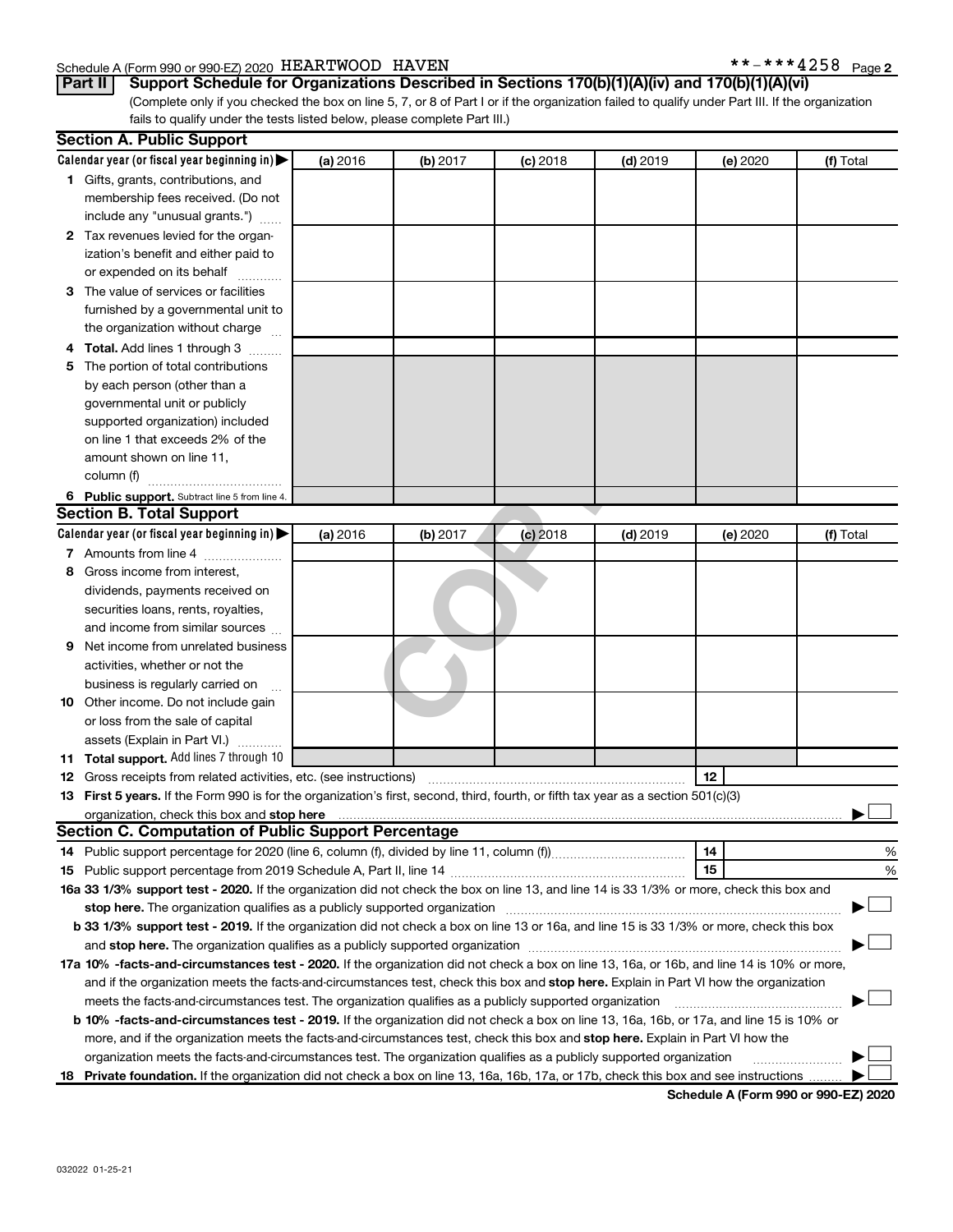#### Schedule A (Form 990 or 990-EZ) 2020 HEARTWOOD HAVEN **\*\*-\*\*\*4258** Page

#### **Part III Support Schedule for Organizations Described in Section 509(a)(2)**

 $***$   $***$  4258 Page 3

(Complete only if you checked the box on line 10 of Part I or if the organization failed to qualify under Part II. If the organization fails to qualify under the tests listed below, please complete Part II.)

| <b>Section A. Public Support</b>                                                                                                                 |          |          |                                   |                                  |                             |                                          |
|--------------------------------------------------------------------------------------------------------------------------------------------------|----------|----------|-----------------------------------|----------------------------------|-----------------------------|------------------------------------------|
| Calendar year (or fiscal year beginning in)                                                                                                      | (a) 2016 | (b) 2017 | $(c)$ 2018                        | $(d)$ 2019                       | (e) 2020                    | (f) Total                                |
| 1 Gifts, grants, contributions, and                                                                                                              |          |          |                                   |                                  |                             |                                          |
| membership fees received. (Do not                                                                                                                |          |          |                                   |                                  |                             |                                          |
| include any "unusual grants.")                                                                                                                   |          | 6,800.   | 56, 185.                          | 86,740.                          | 196,932.                    | 346,657.                                 |
| 2 Gross receipts from admissions,                                                                                                                |          |          |                                   |                                  |                             |                                          |
| merchandise sold or services per-                                                                                                                |          |          |                                   |                                  |                             |                                          |
| formed, or facilities furnished in                                                                                                               |          |          |                                   |                                  |                             |                                          |
| any activity that is related to the<br>organization's tax-exempt purpose                                                                         |          |          |                                   |                                  |                             |                                          |
| 3 Gross receipts from activities that                                                                                                            |          |          |                                   |                                  |                             |                                          |
| are not an unrelated trade or bus-                                                                                                               |          |          |                                   |                                  |                             |                                          |
| iness under section 513                                                                                                                          |          |          |                                   |                                  |                             |                                          |
| 4 Tax revenues levied for the organ-                                                                                                             |          |          |                                   |                                  |                             |                                          |
| ization's benefit and either paid to                                                                                                             |          |          |                                   |                                  |                             |                                          |
| or expended on its behalf                                                                                                                        |          |          |                                   |                                  |                             |                                          |
| 5 The value of services or facilities                                                                                                            |          |          |                                   |                                  |                             |                                          |
| furnished by a governmental unit to                                                                                                              |          |          |                                   |                                  |                             |                                          |
| the organization without charge                                                                                                                  |          |          |                                   |                                  |                             |                                          |
|                                                                                                                                                  |          | 6,800.   | 56, 185.                          | 86,740.                          | 196,932.                    | 346,657.                                 |
| <b>6 Total.</b> Add lines 1 through 5                                                                                                            |          |          |                                   |                                  |                             |                                          |
| 7a Amounts included on lines 1, 2, and                                                                                                           |          |          |                                   |                                  |                             | 0.                                       |
| 3 received from disqualified persons<br><b>b</b> Amounts included on lines 2 and 3 received                                                      |          |          |                                   |                                  |                             |                                          |
| from other than disqualified persons that                                                                                                        |          |          |                                   |                                  |                             |                                          |
| exceed the greater of \$5,000 or 1% of the                                                                                                       |          |          |                                   |                                  |                             |                                          |
| amount on line 13 for the year                                                                                                                   |          |          |                                   |                                  |                             | $0$ .<br>$\overline{\mathfrak{o}}$ .     |
| c Add lines 7a and 7b                                                                                                                            |          |          |                                   |                                  |                             |                                          |
| 8 Public support. (Subtract line 7c from line 6.)                                                                                                |          |          |                                   |                                  |                             | 346,657.                                 |
| <b>Section B. Total Support</b>                                                                                                                  |          |          |                                   |                                  |                             |                                          |
| Calendar year (or fiscal year beginning in)                                                                                                      | (a) 2016 | (b) 2017 | $(c)$ 2018<br>$\overline{56,185}$ | $(d)$ 2019<br>$\frac{86}{740}$ . | (e) 2020<br><u>196,932.</u> | (f) Total<br>346,657.                    |
| 9 Amounts from line 6                                                                                                                            |          | 6,800.   |                                   |                                  |                             |                                          |
| <b>10a</b> Gross income from interest,<br>dividends, payments received on                                                                        |          |          |                                   |                                  |                             |                                          |
| securities loans, rents, royalties,                                                                                                              |          |          |                                   |                                  |                             |                                          |
| and income from similar sources                                                                                                                  |          |          |                                   |                                  |                             |                                          |
| <b>b</b> Unrelated business taxable income                                                                                                       |          |          |                                   |                                  |                             |                                          |
| (less section 511 taxes) from businesses                                                                                                         |          |          |                                   |                                  |                             |                                          |
| acquired after June 30, 1975                                                                                                                     |          |          |                                   |                                  |                             |                                          |
| c Add lines 10a and 10b                                                                                                                          |          |          |                                   |                                  |                             |                                          |
| <b>11</b> Net income from unrelated business                                                                                                     |          |          |                                   |                                  |                             |                                          |
| activities not included in line 10b.<br>whether or not the business is                                                                           |          |          |                                   |                                  |                             |                                          |
| regularly carried on                                                                                                                             |          |          |                                   |                                  |                             |                                          |
| 12 Other income. Do not include gain                                                                                                             |          |          |                                   |                                  |                             |                                          |
| or loss from the sale of capital<br>assets (Explain in Part VI.)                                                                                 |          |          |                                   |                                  |                             |                                          |
| <b>13</b> Total support. (Add lines 9, 10c, 11, and 12.)                                                                                         |          | 6,800.   | 56, 185.                          | 86,740.                          | 196,932.                    | 346,657.                                 |
| 14 First 5 years. If the Form 990 is for the organization's first, second, third, fourth, or fifth tax year as a section 501(c)(3) organization, |          |          |                                   |                                  |                             |                                          |
| check this box and stop here                                                                                                                     |          |          |                                   |                                  |                             |                                          |
| <b>Section C. Computation of Public Support Percentage</b>                                                                                       |          |          |                                   |                                  |                             |                                          |
|                                                                                                                                                  |          |          |                                   |                                  | 15                          | 100.00<br>%                              |
| 16 Public support percentage from 2019 Schedule A, Part III, line 15                                                                             |          |          |                                   |                                  | 16                          | 100.00<br>$\%$                           |
| Section D. Computation of Investment Income Percentage                                                                                           |          |          |                                   |                                  |                             |                                          |
|                                                                                                                                                  |          |          |                                   |                                  | 17                          | .00<br>%                                 |
| 18 Investment income percentage from 2019 Schedule A, Part III, line 17                                                                          |          |          |                                   |                                  | 18                          | %                                        |
| 19a 33 1/3% support tests - 2020. If the organization did not check the box on line 14, and line 15 is more than 33 1/3%, and line 17 is not     |          |          |                                   |                                  |                             |                                          |
| more than 33 1/3%, check this box and stop here. The organization qualifies as a publicly supported organization                                 |          |          |                                   |                                  |                             | $\blacktriangleright$ $\boxed{\text{X}}$ |
| b 33 1/3% support tests - 2019. If the organization did not check a box on line 14 or line 19a, and line 16 is more than 33 1/3%, and            |          |          |                                   |                                  |                             |                                          |
| line 18 is not more than 33 1/3%, check this box and stop here. The organization qualifies as a publicly supported organization                  |          |          |                                   |                                  |                             |                                          |
|                                                                                                                                                  |          |          |                                   |                                  |                             |                                          |
|                                                                                                                                                  |          |          |                                   |                                  |                             |                                          |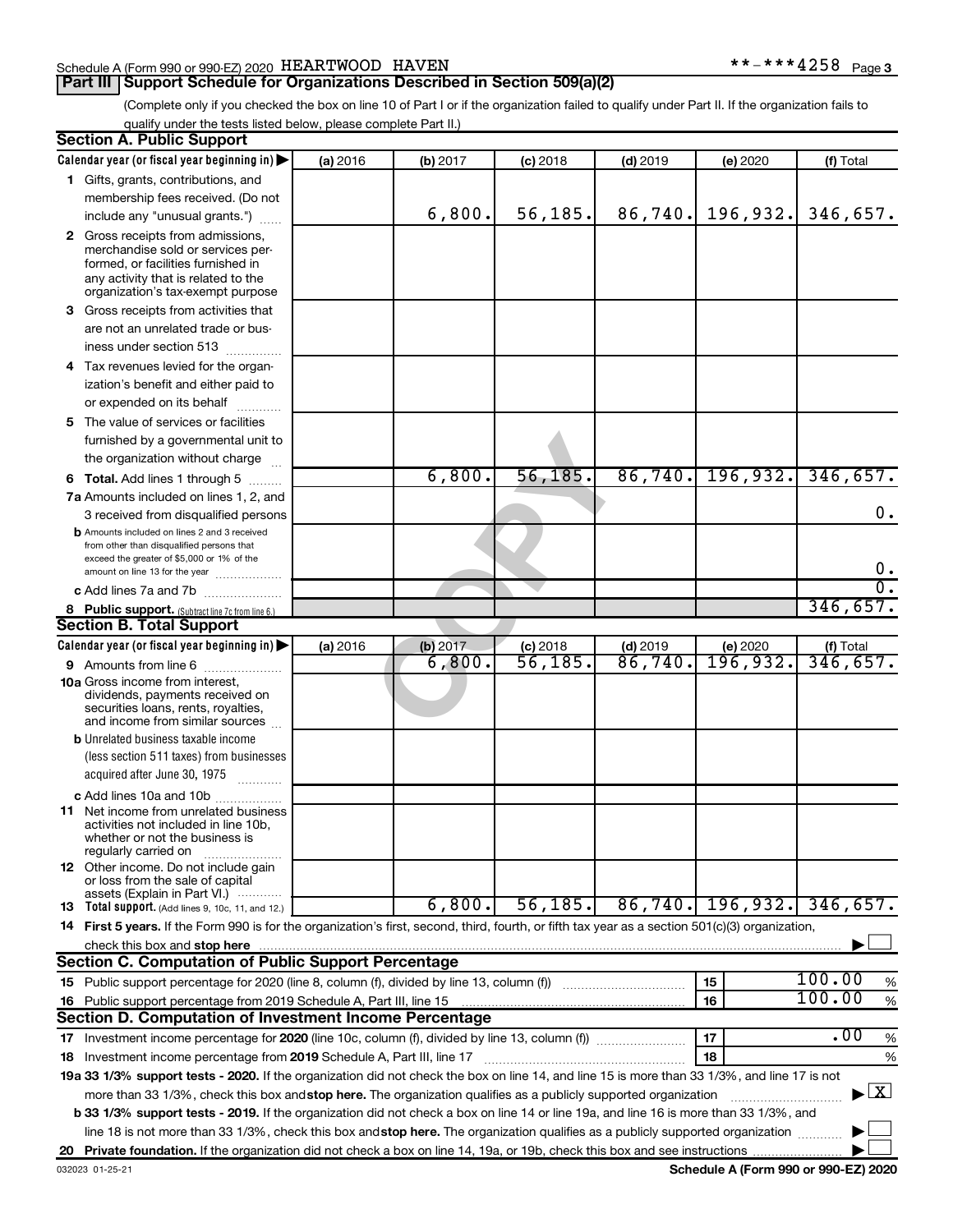#### **Part IV Supporting Organizations**

(Complete only if you checked a box in line 12 on Part I. If you checked box 12a, Part I, complete Sections A and B. If you checked box 12b, Part I, complete Sections A and C. If you checked box 12c, Part I, complete Sections A, D, and E. If you checked box 12d, Part I, complete Sections A and D, and complete Part V.)

#### **Section A. All Supporting Organizations**

- **1** Are all of the organization's supported organizations listed by name in the organization's governing documents? If "No," describe in Part VI how the supported organizations are designated. If designated by *class or purpose, describe the designation. If historic and continuing relationship, explain.*
- **2** Did the organization have any supported organization that does not have an IRS determination of status under section 509(a)(1) or (2)? If "Yes," explain in Part **VI** how the organization determined that the supported *organization was described in section 509(a)(1) or (2).*
- **3a** Did the organization have a supported organization described in section 501(c)(4), (5), or (6)? If "Yes," answer *lines 3b and 3c below.*
- **b** Did the organization confirm that each supported organization qualified under section 501(c)(4), (5), or (6) and satisfied the public support tests under section 509(a)(2)? If "Yes," describe in Part VI when and how the *organization made the determination.*
- **c** Did the organization ensure that all support to such organizations was used exclusively for section 170(c)(2)(B) purposes? If "Yes," explain in Part VI what controls the organization put in place to ensure such use.
- **4 a** *If* Was any supported organization not organized in the United States ("foreign supported organization")? *"Yes," and if you checked box 12a or 12b in Part I, answer lines 4b and 4c below.*
- **b** Did the organization have ultimate control and discretion in deciding whether to make grants to the foreign supported organization? If "Yes," describe in Part VI how the organization had such control and discretion *despite being controlled or supervised by or in connection with its supported organizations.*
- **c** Did the organization support any foreign supported organization that does not have an IRS determination under sections 501(c)(3) and 509(a)(1) or (2)? If "Yes," explain in Part VI what controls the organization used *to ensure that all support to the foreign supported organization was used exclusively for section 170(c)(2)(B) purposes.*
- the United States ("foreign supported organization")? *I*<br>answer lines 4b and 4c below.<br>Consider the foreign supported organization")? *I*<br>answer lines 4b and 4c below.<br>**VI** how the organization had such control and discre **5a** Did the organization add, substitute, or remove any supported organizations during the tax year? If "Yes," answer lines 5b and 5c below (if applicable). Also, provide detail in **Part VI,** including (i) the names and EIN *numbers of the supported organizations added, substituted, or removed; (ii) the reasons for each such action; (iii) the authority under the organization's organizing document authorizing such action; and (iv) how the action was accomplished (such as by amendment to the organizing document).*
- **b** Type I or Type II only. Was any added or substituted supported organization part of a class already designated in the organization's organizing document?
- **c Substitutions only.**  Was the substitution the result of an event beyond the organization's control?
- **6** Did the organization provide support (whether in the form of grants or the provision of services or facilities) to **Part VI.** support or benefit one or more of the filing organization's supported organizations? If "Yes," provide detail in anyone other than (i) its supported organizations, (ii) individuals that are part of the charitable class benefited by one or more of its supported organizations, or (iii) other supporting organizations that also
- **7** Did the organization provide a grant, loan, compensation, or other similar payment to a substantial contributor regard to a substantial contributor? If "Yes," complete Part I of Schedule L (Form 990 or 990-EZ). (as defined in section 4958(c)(3)(C)), a family member of a substantial contributor, or a 35% controlled entity with
- **8** Did the organization make a loan to a disqualified person (as defined in section 4958) not described in line 7? *If "Yes," complete Part I of Schedule L (Form 990 or 990-EZ).*
- **9 a** Was the organization controlled directly or indirectly at any time during the tax year by one or more in section 509(a)(1) or (2))? If "Yes," provide detail in **Part VI.** disqualified persons, as defined in section 4946 (other than foundation managers and organizations described
- **b** Did one or more disqualified persons (as defined in line 9a) hold a controlling interest in any entity in which the supporting organization had an interest? If "Yes," provide detail in Part VI.
- **c** Did a disqualified person (as defined in line 9a) have an ownership interest in, or derive any personal benefit from, assets in which the supporting organization also had an interest? If "Yes," provide detail in Part VI.
- **10 a** Was the organization subject to the excess business holdings rules of section 4943 because of section supporting organizations)? If "Yes," answer line 10b below. 4943(f) (regarding certain Type II supporting organizations, and all Type III non-functionally integrated
- **b** Did the organization have any excess business holdings in the tax year? (Use Schedule C, Form 4720, to *determine whether the organization had excess business holdings.)*

**Yes No 1 2 3a 3b 3c 4a 4b 4c 5a 5b 5c 6 7 8 9a 9b 9c 10a 10b**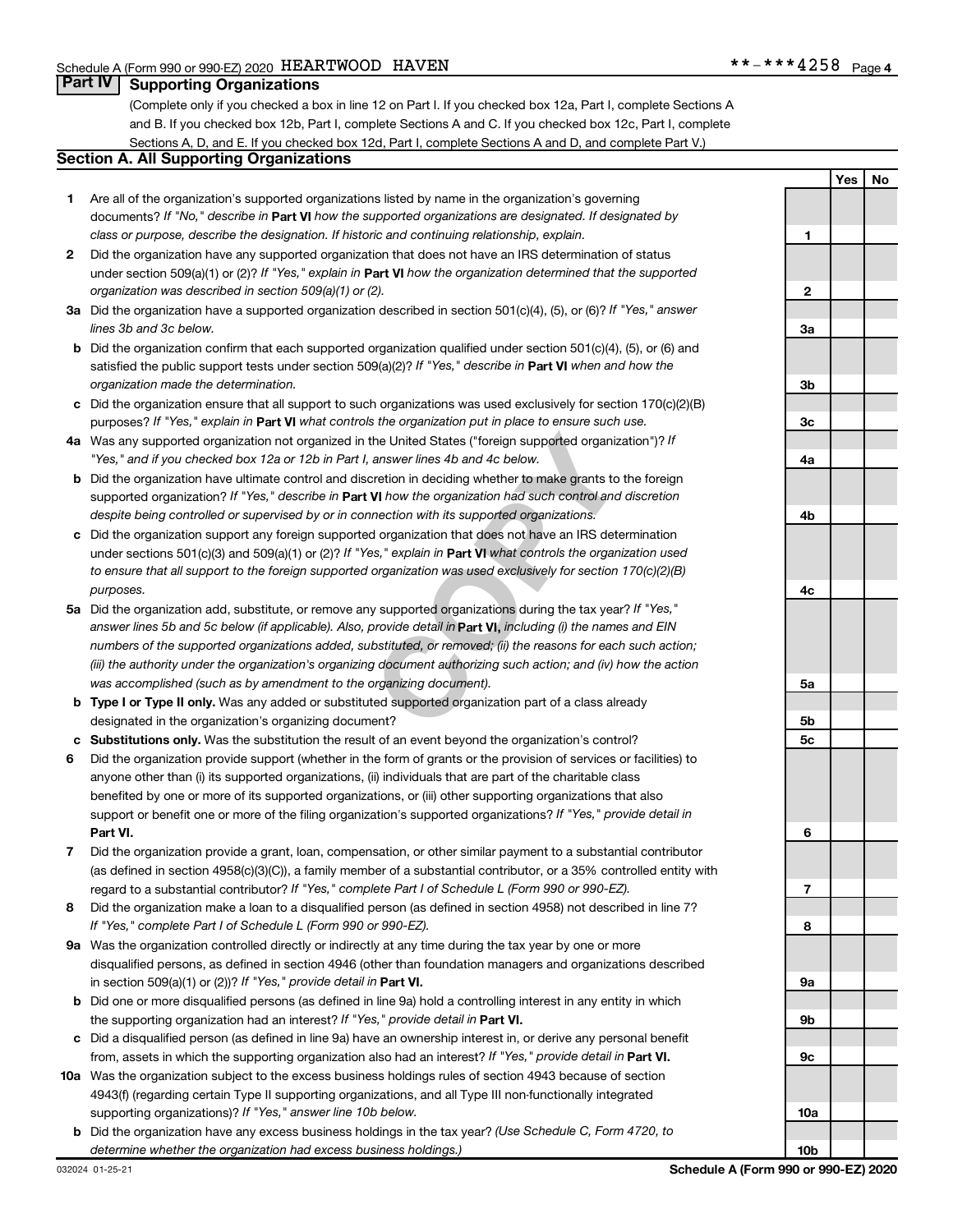|    |                                                                                                                                                                                                                                                          |     | Yes | No |
|----|----------------------------------------------------------------------------------------------------------------------------------------------------------------------------------------------------------------------------------------------------------|-----|-----|----|
| 11 | Has the organization accepted a gift or contribution from any of the following persons?                                                                                                                                                                  |     |     |    |
|    | a A person who directly or indirectly controls, either alone or together with persons described in lines 11b and                                                                                                                                         |     |     |    |
|    | 11c below, the governing body of a supported organization?                                                                                                                                                                                               | 11a |     |    |
|    | <b>b</b> A family member of a person described in line 11a above?                                                                                                                                                                                        | 11b |     |    |
|    | c A 35% controlled entity of a person described in line 11a or 11b above? If "Yes" to line 11a, 11b, or 11c, provide                                                                                                                                     |     |     |    |
|    | detail in Part VI.                                                                                                                                                                                                                                       | 11c |     |    |
|    | <b>Section B. Type I Supporting Organizations</b>                                                                                                                                                                                                        |     |     |    |
|    |                                                                                                                                                                                                                                                          |     | Yes | No |
| 1  | Did the governing body, members of the governing body, officers acting in their official capacity, or membership of one or                                                                                                                               |     |     |    |
|    | more supported organizations have the power to regularly appoint or elect at least a majority of the organization's officers,<br>directors, or trustees at all times during the tax year? If "No," describe in Part VI how the supported organization(s) |     |     |    |
|    | effectively operated, supervised, or controlled the organization's activities. If the organization had more than one supported                                                                                                                           |     |     |    |
|    | organization, describe how the powers to appoint and/or remove officers, directors, or trustees were allocated among the                                                                                                                                 |     |     |    |
|    | supported organizations and what conditions or restrictions, if any, applied to such powers during the tax year.                                                                                                                                         | 1   |     |    |
| 2  | Did the organization operate for the benefit of any supported organization other than the supported                                                                                                                                                      |     |     |    |
|    | organization(s) that operated, supervised, or controlled the supporting organization? If "Yes," explain in                                                                                                                                               |     |     |    |
|    | Part VI how providing such benefit carried out the purposes of the supported organization(s) that operated,                                                                                                                                              |     |     |    |
|    | supervised, or controlled the supporting organization.                                                                                                                                                                                                   | 2   |     |    |
|    | <b>Section C. Type II Supporting Organizations</b>                                                                                                                                                                                                       |     |     |    |
|    |                                                                                                                                                                                                                                                          |     | Yes | No |
| 1  | Were a majority of the organization's directors or trustees during the tax year also a majority of the directors                                                                                                                                         |     |     |    |
|    | or trustees of each of the organization's supported organization(s)? If "No," describe in Part VI how control                                                                                                                                            |     |     |    |
|    | or management of the supporting organization was vested in the same persons that controlled or managed                                                                                                                                                   |     |     |    |
|    | the supported organization(s).                                                                                                                                                                                                                           | 1   |     |    |
|    | Section D. All Type III Supporting Organizations                                                                                                                                                                                                         |     |     |    |
|    |                                                                                                                                                                                                                                                          |     | Yes | No |
| 1  | Did the organization provide to each of its supported organizations, by the last day of the fifth month of the                                                                                                                                           |     |     |    |
|    | organization's tax year, (i) a written notice describing the type and amount of support provided during the prior tax                                                                                                                                    |     |     |    |
|    | year, (ii) a copy of the Form 990 that was most recently filed as of the date of notification, and (iii) copies of the                                                                                                                                   |     |     |    |
|    | organization's governing documents in effect on the date of notification, to the extent not previously provided?                                                                                                                                         | 1   |     |    |
| 2  | Were any of the organization's officers, directors, or trustees either (i) appointed or elected by the supported                                                                                                                                         |     |     |    |
|    | organization(s) or (ii) serving on the governing body of a supported organization? If "No," explain in Part VI how                                                                                                                                       |     |     |    |
|    | the organization maintained a close and continuous working relationship with the supported organization(s).                                                                                                                                              | 2   |     |    |
| 3  | By reason of the relationship described in line 2, above, did the organization's supported organizations have a                                                                                                                                          |     |     |    |
|    | significant voice in the organization's investment policies and in directing the use of the organization's                                                                                                                                               |     |     |    |
|    | income or assets at all times during the tax year? If "Yes," describe in Part VI the role the organization's                                                                                                                                             |     |     |    |
|    | supported organizations played in this regard.                                                                                                                                                                                                           | 3   |     |    |
|    | Section E. Type III Functionally Integrated Supporting Organizations                                                                                                                                                                                     |     |     |    |
| 1  | Check the box next to the method that the organization used to satisfy the Integral Part Test during the yealsee instructions).                                                                                                                          |     |     |    |
| а  | The organization satisfied the Activities Test. Complete line 2 below.                                                                                                                                                                                   |     |     |    |
| b  | The organization is the parent of each of its supported organizations. Complete line 3 below.                                                                                                                                                            |     |     |    |
| с  | The organization supported a governmental entity. Describe in Part VI how you supported a governmental entity (see instructions).                                                                                                                        |     |     |    |
| 2  | Activities Test. Answer lines 2a and 2b below.                                                                                                                                                                                                           |     | Yes | No |
| а  | Did substantially all of the organization's activities during the tax year directly further the exempt purposes of                                                                                                                                       |     |     |    |
|    | the supported organization(s) to which the organization was responsive? If "Yes," then in Part VI identify                                                                                                                                               |     |     |    |
|    | those supported organizations and explain how these activities directly furthered their exempt purposes,                                                                                                                                                 |     |     |    |
|    | how the organization was responsive to those supported organizations, and how the organization determined                                                                                                                                                |     |     |    |
|    | that these activities constituted substantially all of its activities.                                                                                                                                                                                   | 2a  |     |    |
| b  | Did the activities described in line 2a, above, constitute activities that, but for the organization's involvement,                                                                                                                                      |     |     |    |
|    | one or more of the organization's supported organization(s) would have been engaged in? If "Yes," explain in                                                                                                                                             |     |     |    |
|    | <b>Part VI</b> the reasons for the organization's position that its supported organization(s) would have engaged in                                                                                                                                      |     |     |    |
|    | these activities but for the organization's involvement.                                                                                                                                                                                                 | 2b  |     |    |
| З  | Parent of Supported Organizations. Answer lines 3a and 3b below.                                                                                                                                                                                         |     |     |    |
| а  | Did the organization have the power to regularly appoint or elect a majority of the officers, directors, or                                                                                                                                              |     |     |    |
|    | trustees of each of the supported organizations? If "Yes" or "No" provide details in Part VI.<br>Did the examization exercise a substantial degree of direction ever the policies pregrams, and estivities of                                            | 3a  |     |    |

**b** Did the organization exercise a substantial degree of direction over the policies, programs, and activities of each of its supported organizations? If "Yes," describe in Part VI the role played by the organization in this regard.

**3b**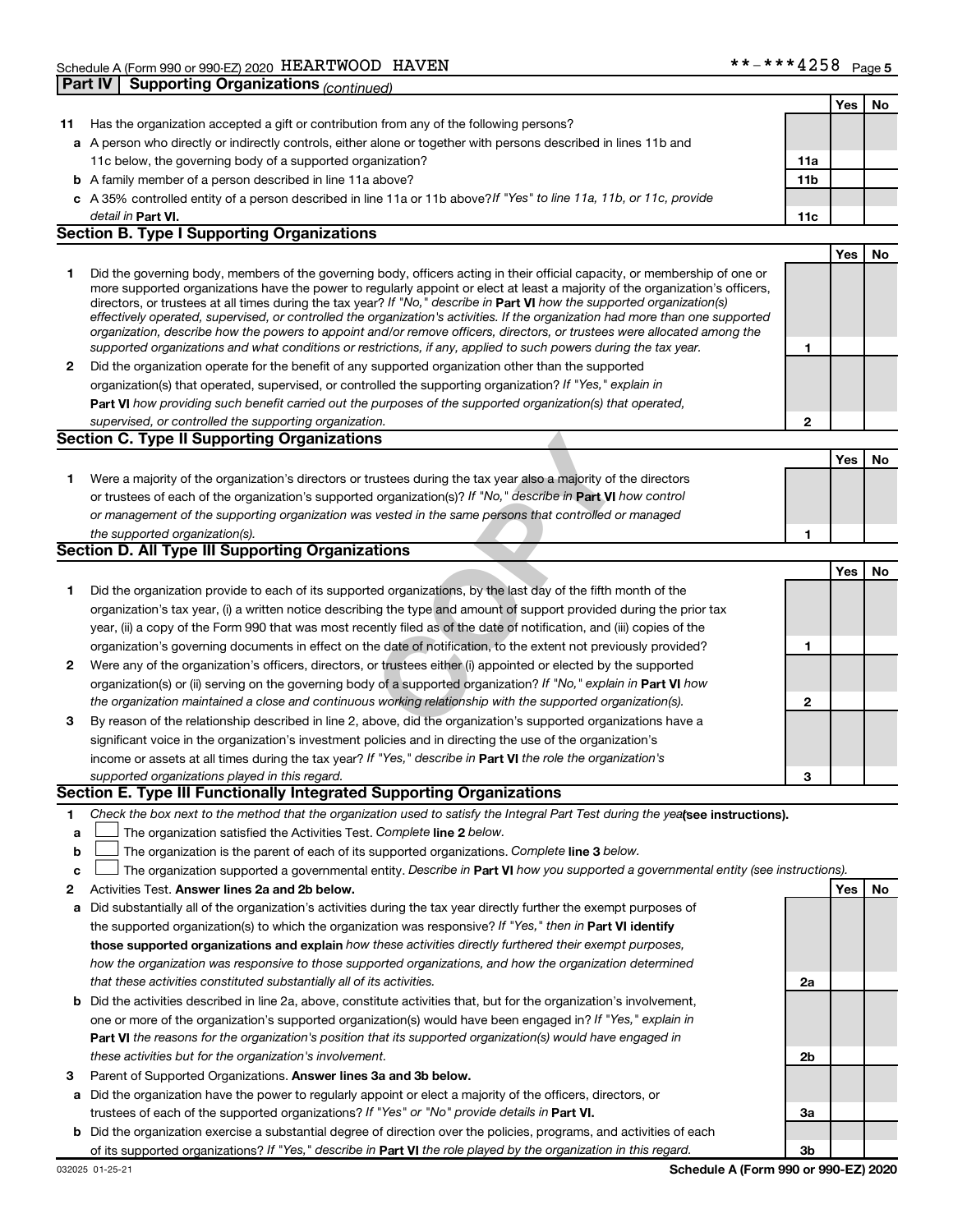Schedule A (Form 990 or 990-EZ) 2020 Page *HEARTWOOD HAVEN \*\*-\*\*\*4258***Part V Type III Non-Functionally Integrated 509(a)(3) Supporting Organizations** 

1 **D** Check here if the organization satisfied the Integral Part Test as a qualifying trust on Nov. 20, 1970 (explain in Part **VI**). See instructions. All other Type III non-functionally integrated supporting organizations must complete Sections A through E.

|              | Section A - Adjusted Net Income                                             | (A) Prior Year | (B) Current Year<br>(optional) |                                |
|--------------|-----------------------------------------------------------------------------|----------------|--------------------------------|--------------------------------|
| 1            | Net short-term capital gain                                                 | 1              |                                |                                |
| 2            | Recoveries of prior-year distributions                                      | $\overline{2}$ |                                |                                |
| З            | Other gross income (see instructions)                                       | 3              |                                |                                |
| 4            | Add lines 1 through 3.                                                      | 4              |                                |                                |
| 5            | Depreciation and depletion                                                  | 5              |                                |                                |
| 6            | Portion of operating expenses paid or incurred for production or            |                |                                |                                |
|              | collection of gross income or for management, conservation, or              |                |                                |                                |
|              | maintenance of property held for production of income (see instructions)    | 6              |                                |                                |
| 7            | Other expenses (see instructions)                                           | $\overline{7}$ |                                |                                |
| 8            | <b>Adjusted Net Income</b> (subtract lines 5, 6, and 7 from line 4)         | 8              |                                |                                |
|              | Section B - Minimum Asset Amount                                            |                | (A) Prior Year                 | (B) Current Year<br>(optional) |
| 1            | Aggregate fair market value of all non-exempt-use assets (see               |                |                                |                                |
|              | instructions for short tax year or assets held for part of year):           |                |                                |                                |
|              | a Average monthly value of securities                                       | 1a             |                                |                                |
|              | <b>b</b> Average monthly cash balances                                      | 1 <sub>b</sub> |                                |                                |
|              | c Fair market value of other non-exempt-use assets                          | 1 <sub>c</sub> |                                |                                |
|              | <b>d</b> Total (add lines 1a, 1b, and 1c)                                   | 1 <sub>d</sub> |                                |                                |
|              | e Discount claimed for blockage or other factors                            |                |                                |                                |
|              | (explain in detail in <b>Part VI</b> ):                                     |                |                                |                                |
| $\mathbf{2}$ | Acquisition indebtedness applicable to non-exempt-use assets                | $\mathbf{2}$   |                                |                                |
| 3            | Subtract line 2 from line 1d.                                               | 3              |                                |                                |
| 4            | Cash deemed held for exempt use. Enter 0.015 of line 3 (for greater amount, |                |                                |                                |
|              | see instructions).                                                          | 4              |                                |                                |
| 5            | Net value of non-exempt-use assets (subtract line 4 from line 3)            | 5              |                                |                                |
| 6            | Multiply line 5 by 0.035.                                                   | 6              |                                |                                |
| 7            | Recoveries of prior-year distributions                                      | 7              |                                |                                |
| 8            | Minimum Asset Amount (add line 7 to line 6)                                 | 8              |                                |                                |
|              | <b>Section C - Distributable Amount</b>                                     |                |                                | <b>Current Year</b>            |
| 1            | Adjusted net income for prior year (from Section A, line 8, column A)       | 1              |                                |                                |
| $\mathbf{2}$ | Enter 0.85 of line 1.                                                       | $\mathbf{2}$   |                                |                                |
| 3            | Minimum asset amount for prior year (from Section B, line 8, column A)      | 3              |                                |                                |
| 4            | Enter greater of line 2 or line 3.                                          | 4              |                                |                                |
| 5            | Income tax imposed in prior year                                            | 5              |                                |                                |
| 6            | <b>Distributable Amount.</b> Subtract line 5 from line 4, unless subject to |                |                                |                                |
|              | emergency temporary reduction (see instructions).                           | 6              |                                |                                |
|              |                                                                             |                |                                |                                |

**7** Check here if the current year is the organization's first as a non-functionally integrated Type III supporting organization (see instructions).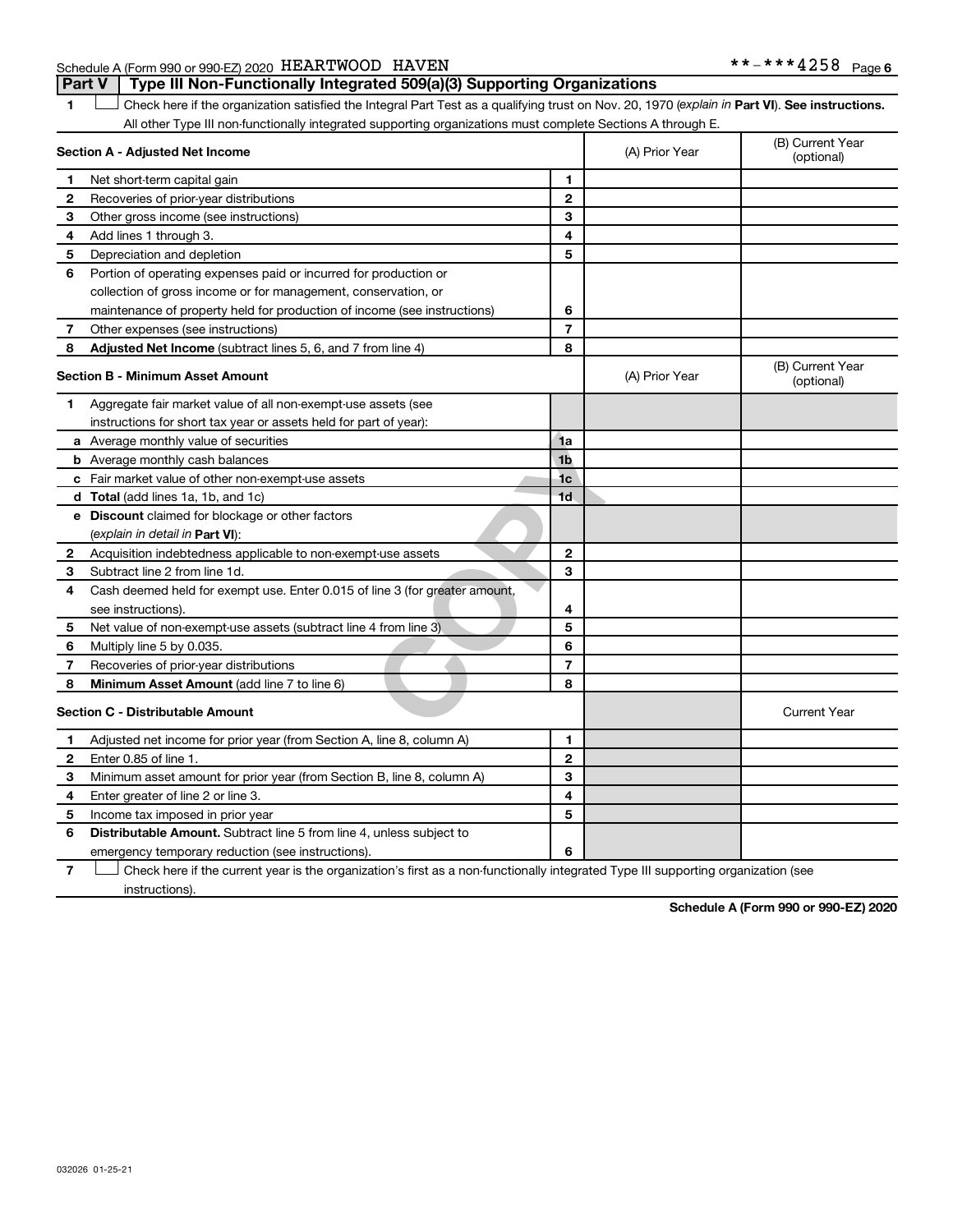| <b>Part V</b> | Type III Non-Functionally Integrated 509(a)(3) Supporting Organizations (continued)        |                                       |  |                                                |                     |
|---------------|--------------------------------------------------------------------------------------------|---------------------------------------|--|------------------------------------------------|---------------------|
|               | <b>Section D - Distributions</b>                                                           |                                       |  |                                                | <b>Current Year</b> |
| 1             | Amounts paid to supported organizations to accomplish exempt purposes                      |                                       |  | $\mathbf{1}$                                   |                     |
| 2             | Amounts paid to perform activity that directly furthers exempt purposes of supported       |                                       |  |                                                |                     |
|               | organizations, in excess of income from activity                                           | $\mathbf{2}$                          |  |                                                |                     |
| 3             | Administrative expenses paid to accomplish exempt purposes of supported organizations      | 3                                     |  |                                                |                     |
| 4             | Amounts paid to acquire exempt-use assets                                                  | 4                                     |  |                                                |                     |
| 5             | Qualified set-aside amounts (prior IRS approval required - provide details in Part VI)     | 5                                     |  |                                                |                     |
| 6             | Other distributions ( <i>describe in Part VI</i> ). See instructions.                      | 6                                     |  |                                                |                     |
| 7             | Total annual distributions. Add lines 1 through 6.                                         | 7                                     |  |                                                |                     |
| 8             | Distributions to attentive supported organizations to which the organization is responsive |                                       |  |                                                |                     |
|               | (provide details in Part VI). See instructions.                                            |                                       |  | 8                                              |                     |
| 9             | Distributable amount for 2020 from Section C, line 6                                       |                                       |  | 9                                              |                     |
| 10            | Line 8 amount divided by line 9 amount                                                     | 10                                    |  |                                                |                     |
|               |                                                                                            | (ii)                                  |  | (iii)                                          |                     |
|               | <b>Section E - Distribution Allocations (see instructions)</b>                             | <b>Underdistributions</b><br>Pre-2020 |  | <b>Distributable</b><br><b>Amount for 2020</b> |                     |
| 1             | Distributable amount for 2020 from Section C, line 6                                       |                                       |  |                                                |                     |
| 2             | Underdistributions, if any, for years prior to 2020 (reason-                               |                                       |  |                                                |                     |
|               | able cause required - explain in Part VI). See instructions.                               |                                       |  |                                                |                     |
| 3             | Excess distributions carryover, if any, to 2020                                            |                                       |  |                                                |                     |
|               | a From 2015                                                                                |                                       |  |                                                |                     |
|               | <b>b</b> From 2016                                                                         |                                       |  |                                                |                     |
|               | c From 2017                                                                                |                                       |  |                                                |                     |
|               | d From 2018                                                                                |                                       |  |                                                |                     |
|               | e From 2019                                                                                |                                       |  |                                                |                     |
|               | f Total of lines 3a through 3e                                                             |                                       |  |                                                |                     |
|               | g Applied to underdistributions of prior years                                             |                                       |  |                                                |                     |
|               | h Applied to 2020 distributable amount                                                     |                                       |  |                                                |                     |
| Ť.            | Carryover from 2015 not applied (see instructions)                                         |                                       |  |                                                |                     |
|               | Remainder. Subtract lines 3g, 3h, and 3i from line 3f.                                     |                                       |  |                                                |                     |
| 4             | Distributions for 2020 from Section D,                                                     |                                       |  |                                                |                     |
|               | line $7:$                                                                                  |                                       |  |                                                |                     |
|               | a Applied to underdistributions of prior years                                             |                                       |  |                                                |                     |
|               | <b>b</b> Applied to 2020 distributable amount                                              |                                       |  |                                                |                     |
|               | c Remainder. Subtract lines 4a and 4b from line 4.                                         |                                       |  |                                                |                     |
| 5             | Remaining underdistributions for years prior to 2020, if                                   |                                       |  |                                                |                     |
|               | any. Subtract lines 3g and 4a from line 2. For result greater                              |                                       |  |                                                |                     |
|               | than zero, explain in Part VI. See instructions.                                           |                                       |  |                                                |                     |
| 6             | Remaining underdistributions for 2020. Subtract lines 3h                                   |                                       |  |                                                |                     |
|               | and 4b from line 1. For result greater than zero, explain in                               |                                       |  |                                                |                     |
|               | <b>Part VI.</b> See instructions.                                                          |                                       |  |                                                |                     |
| 7             | Excess distributions carryover to 2021. Add lines 3j                                       |                                       |  |                                                |                     |
|               | and 4c.                                                                                    |                                       |  |                                                |                     |
| 8             | Breakdown of line 7:                                                                       |                                       |  |                                                |                     |
|               | a Excess from 2016                                                                         |                                       |  |                                                |                     |
|               | <b>b</b> Excess from 2017                                                                  |                                       |  |                                                |                     |
|               | c Excess from 2018                                                                         |                                       |  |                                                |                     |
|               | d Excess from 2019                                                                         |                                       |  |                                                |                     |
|               | e Excess from 2020                                                                         |                                       |  |                                                |                     |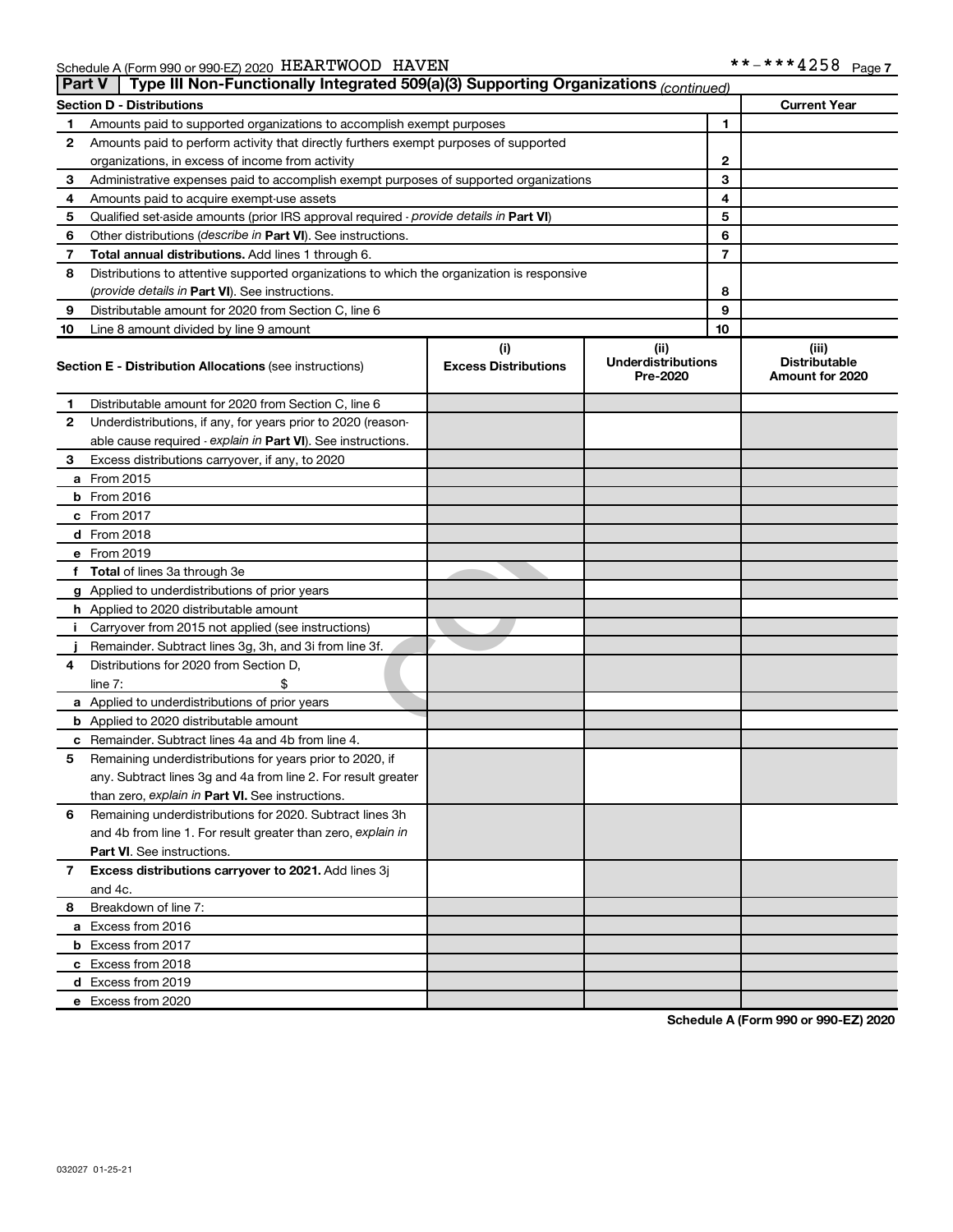#### Schedule A (Form 990 or 990-EZ) 2020 Page *HEARTWOOD HAVEN \*\*-\*\*\*4258*

| <b>Part VI</b> | Supplemental Information. Provide the explanations required by Part II, line 10; Part II, line 17a or 17b; Part III, line 12;                                                                                                                                                                                                                                                              |
|----------------|--------------------------------------------------------------------------------------------------------------------------------------------------------------------------------------------------------------------------------------------------------------------------------------------------------------------------------------------------------------------------------------------|
|                | Part IV, Section A, lines 1, 2, 3b, 3c, 4b, 4c, 5a, 6, 9a, 9b, 9c, 11a, 11b, and 11c; Part IV, Section B, lines 1 and 2; Part IV, Section C,<br>line 1; Part IV, Section D, lines 2 and 3; Part IV, Section E, lines 1c, 2a, 2b,<br>Section D, lines 5, 6, and 8; and Part V, Section E, lines 2, 5, and 6. Also complete this part for any additional information.<br>(See instructions.) |
|                |                                                                                                                                                                                                                                                                                                                                                                                            |
|                |                                                                                                                                                                                                                                                                                                                                                                                            |
|                |                                                                                                                                                                                                                                                                                                                                                                                            |
|                |                                                                                                                                                                                                                                                                                                                                                                                            |
|                |                                                                                                                                                                                                                                                                                                                                                                                            |
|                |                                                                                                                                                                                                                                                                                                                                                                                            |
|                |                                                                                                                                                                                                                                                                                                                                                                                            |
|                |                                                                                                                                                                                                                                                                                                                                                                                            |
|                |                                                                                                                                                                                                                                                                                                                                                                                            |
|                |                                                                                                                                                                                                                                                                                                                                                                                            |
|                |                                                                                                                                                                                                                                                                                                                                                                                            |
|                |                                                                                                                                                                                                                                                                                                                                                                                            |
|                |                                                                                                                                                                                                                                                                                                                                                                                            |
|                |                                                                                                                                                                                                                                                                                                                                                                                            |
|                |                                                                                                                                                                                                                                                                                                                                                                                            |
|                |                                                                                                                                                                                                                                                                                                                                                                                            |
|                |                                                                                                                                                                                                                                                                                                                                                                                            |
|                |                                                                                                                                                                                                                                                                                                                                                                                            |
|                |                                                                                                                                                                                                                                                                                                                                                                                            |
|                |                                                                                                                                                                                                                                                                                                                                                                                            |
|                |                                                                                                                                                                                                                                                                                                                                                                                            |
|                |                                                                                                                                                                                                                                                                                                                                                                                            |
|                |                                                                                                                                                                                                                                                                                                                                                                                            |
|                |                                                                                                                                                                                                                                                                                                                                                                                            |
|                |                                                                                                                                                                                                                                                                                                                                                                                            |
|                |                                                                                                                                                                                                                                                                                                                                                                                            |
|                |                                                                                                                                                                                                                                                                                                                                                                                            |
|                |                                                                                                                                                                                                                                                                                                                                                                                            |
|                |                                                                                                                                                                                                                                                                                                                                                                                            |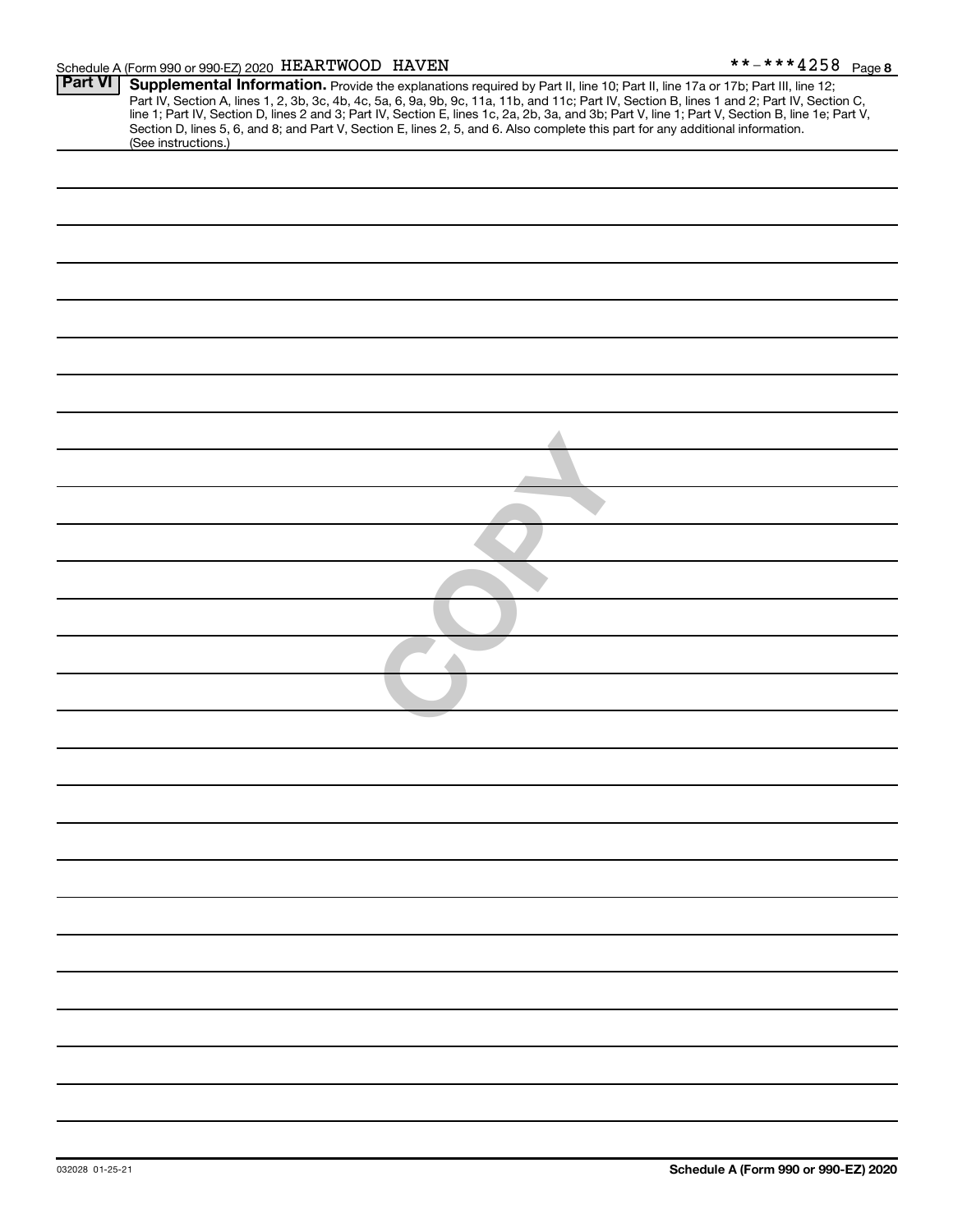# 2020 DEPRECIATION AND AMORTIZATION REPORT **2020 DEPRECIATION AND AMORTIZATION REPORT**

FORM 990-EZ PAGE 1 FORM 990-EZ PAGE 1

| FORM 990-EZ           | PAGE<br>$\overline{a}$                                        |                  |        |      |        |                                                                          | $23 - 066$                      |                        |                                  |                                     |                                          |                               |                           |                                       |
|-----------------------|---------------------------------------------------------------|------------------|--------|------|--------|--------------------------------------------------------------------------|---------------------------------|------------------------|----------------------------------|-------------------------------------|------------------------------------------|-------------------------------|---------------------------|---------------------------------------|
| Asset<br>No.          | Description                                                   | Date<br>Acquired | Method | Life | 500    | $\frac{1}{2}$ $\frac{1}{2}$ $\frac{1}{2}$<br>Unadjusted<br>Cost Or Basis | $\frac{B \times E}{E \times C}$ | Section 179<br>Expense | Reduction In<br>Reduction In     | <b>Basis For<br/>Depreciation</b>   | Beginning<br>Accumulated<br>Depreciation | Current<br>Sec 179<br>Expense | Current Year<br>Deduction | Ending<br>Accumulated<br>Depreciation |
| $\mapsto$             | GTO<br>HICKORY SHED                                           | 01/11/10         | 200DB  | 5.00 | лфи    | 4,596.                                                                   |                                 |                        | 4.<br>965<br>$\bullet$           |                                     |                                          |                               | $\circ$                   |                                       |
| $\mathop{\mathsf{N}}$ | PORTABLE<br><b>CHED</b>                                       | 06/13/20         | 200DB  | 7.00 | р бфан | 6,651.                                                                   |                                 |                        | $\sigma$<br>۰<br><b>LS9</b>      |                                     |                                          |                               | G<br>۰<br>L <sub>59</sub> |                                       |
| $\boldsymbol{\omega}$ | PORTABLE<br><b>CHED</b>                                       | 11/05/20         | 200DB  | 7.00 | рыфн   | 4,159                                                                    |                                 |                        | 4.<br>159<br>$\bullet$           |                                     |                                          |                               | Æ<br>۰<br>559             |                                       |
| 4                     | $\overline{L}$ – $\overline{S}$<br><b>ATOYOTA</b>             | 02/74/20         | 200DB  | 5.00 | т такн | ρ<br>δ<br>۰<br>865                                                       |                                 |                        | $\frac{1}{8}$<br>,<br><b>100</b> | 18,498                              |                                          |                               | 18,100                    |                                       |
| Lл                    | TRAILER                                                       | 09/25/20         | 200DB  | 5.00 | н фар  | 11,023.                                                                  |                                 |                        | 11 <sub>1</sub><br>023.          |                                     |                                          |                               | 11,023                    |                                       |
|                       | $\ast$<br>TOTAL 990-EZ<br><b>PG</b><br>$\overline{a}$<br>DEPR |                  |        |      |        | 63,027.                                                                  |                                 |                        | 44,<br>525<br>$\bullet$          | 18,498.                             | $\circ$<br>$\bullet$                     |                               | 39,933                    | $\circ$                               |
|                       |                                                               |                  |        |      |        |                                                                          |                                 |                        |                                  |                                     |                                          |                               |                           |                                       |
|                       | CURRENT YEAR ACTIVITY                                         |                  |        |      |        |                                                                          |                                 |                        |                                  |                                     |                                          |                               |                           |                                       |
|                       | BEGINNING BALANCE                                             |                  |        |      |        | 4,596.                                                                   |                                 |                        | 4.<br>965<br>$\bullet$           | $\circ$<br>$\bullet$                | $\cdot^{\circ}$                          |                               |                           | $\circ$                               |
|                       | <b>ACQUISITIONS</b>                                           |                  |        |      |        | 58,431.                                                                  |                                 |                        | 39,7<br>933                      | $\overline{\mathtt{s}}$<br>÷<br>498 | $\circ$                                  |                               |                           | $\circ$                               |
|                       | DISPOSITIONS/RETIRED                                          |                  |        |      |        | $\cdot^\circ$                                                            |                                 |                        | $\circ$<br>$\bullet$             | $\circ$                             | $\cdot^{\circ}$                          |                               |                           | $\circ$                               |
|                       | <b>ENDING</b><br><b>BALANCE</b>                               |                  |        |      |        | 63,027.                                                                  |                                 |                        | 44<br>675                        | $\frac{1}{8}$<br>۰.<br>498          | $\circ$                                  |                               |                           | $\circ$                               |
|                       | <b>ENDING</b><br><b>ACCUM DEPR</b>                            |                  |        |      |        |                                                                          |                                 |                        |                                  |                                     | 44,<br>$-529.$                           |                               |                           |                                       |
|                       | <b>ENDING</b><br>BOOK VALUE                                   |                  |        |      |        |                                                                          |                                 |                        |                                  |                                     | $\frac{1}{8}$<br>498                     |                               |                           |                                       |
|                       |                                                               |                  |        |      |        |                                                                          |                                 |                        |                                  |                                     |                                          |                               |                           |                                       |
|                       |                                                               |                  |        |      |        |                                                                          |                                 |                        |                                  |                                     |                                          |                               |                           |                                       |
|                       |                                                               |                  |        |      |        |                                                                          |                                 |                        |                                  |                                     |                                          |                               |                           |                                       |
|                       |                                                               |                  |        |      |        |                                                                          |                                 |                        |                                  |                                     |                                          |                               |                           |                                       |

(D) - Asset disposed (D) - Asset disposed

\* ITC, Salvage, Bonus, Commercial Revitalization Deduction, GO Zone \* ITC, Salvage, Bonus, Commercial Revitalization Deduction, GO Zone

02-10-70 11820 028111 04-01-20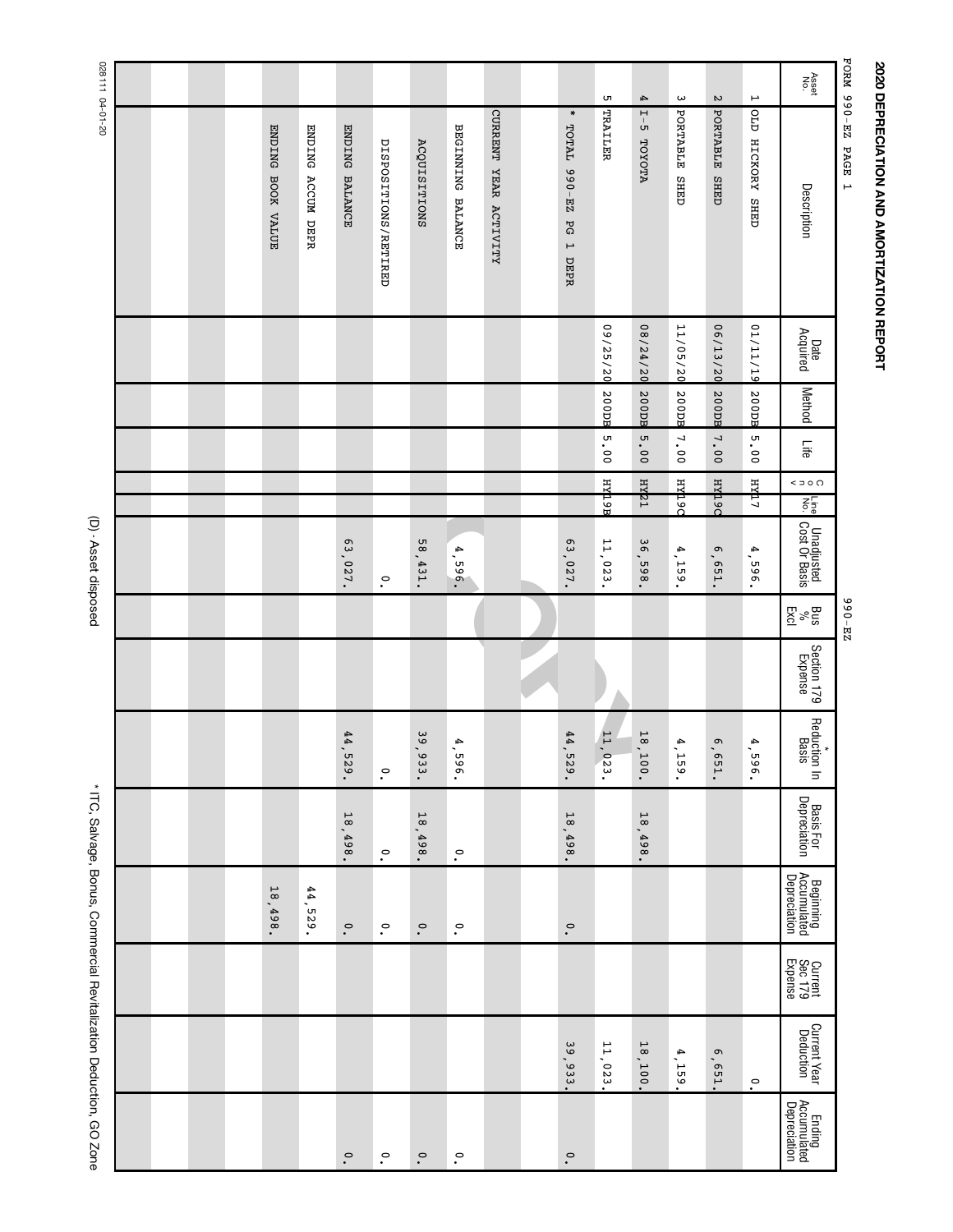| <b>SCHEDULE O</b><br>(Form 990 or 990-EZ)<br>Department of the Treasury<br>Internal Revenue Service | Supplemental Information to Form 990 or 990-EZ<br>Complete to provide information for responses to specific questions on<br>Form 990 or 990-EZ or to provide any additional information.<br>Attach to Form 990 or 990-EZ.<br>Go to www.irs.gov/Form990 for the latest information. | OMB No. 1545-0047<br><b>Open to Public</b><br>Inspection |
|-----------------------------------------------------------------------------------------------------|------------------------------------------------------------------------------------------------------------------------------------------------------------------------------------------------------------------------------------------------------------------------------------|----------------------------------------------------------|
| Name of the organization                                                                            | HEARTWOOD HAVEN                                                                                                                                                                                                                                                                    | <b>Employer identification number</b><br>**-***4258      |
|                                                                                                     |                                                                                                                                                                                                                                                                                    |                                                          |
|                                                                                                     | FORM 990-EZ, PART I, LINE 14, OCCUPANCY, RENT, UTILITIES, AND MAINTENANCE:                                                                                                                                                                                                         |                                                          |
| DESCRIPTION OF EXPENSES:                                                                            |                                                                                                                                                                                                                                                                                    | AMOUNT:                                                  |
| DEPRECIATION                                                                                        |                                                                                                                                                                                                                                                                                    | 39,933.                                                  |
| OTHER EXPENSES                                                                                      |                                                                                                                                                                                                                                                                                    | 11,165.                                                  |
|                                                                                                     | TOTAL TO FORM 990-EZ, LINE 14                                                                                                                                                                                                                                                      | 51,098.                                                  |
|                                                                                                     | FORM 990-EZ, PART I, LINE 16, OTHER EXPENSES:                                                                                                                                                                                                                                      |                                                          |
|                                                                                                     | DESCRIPTION OF OTHER EXPENSES:                                                                                                                                                                                                                                                     | <b>AMOUNT:</b>                                           |
| <b>TRAVEL</b>                                                                                       |                                                                                                                                                                                                                                                                                    | 1,565.                                                   |
| <b>AUTO EXPENSE</b>                                                                                 |                                                                                                                                                                                                                                                                                    | 7,764.                                                   |
| <b>INSURANCE</b>                                                                                    |                                                                                                                                                                                                                                                                                    | 3, 253.                                                  |
| SUPPLIES                                                                                            |                                                                                                                                                                                                                                                                                    | 23,870.                                                  |
| VET CARE                                                                                            |                                                                                                                                                                                                                                                                                    | 9,596.                                                   |
| ADMINISTRATIVE FEES                                                                                 |                                                                                                                                                                                                                                                                                    | 1,729.                                                   |
| OTHER EXPENSES                                                                                      |                                                                                                                                                                                                                                                                                    | 3,565.                                                   |
| PAYROLL TAXES                                                                                       |                                                                                                                                                                                                                                                                                    | 3,857.                                                   |
|                                                                                                     | TOTAL TO FORM 990-EZ, LINE 16                                                                                                                                                                                                                                                      | 55, 199.                                                 |
|                                                                                                     | FORM 990-EZ, PART II, LINE 24, OTHER ASSETS:                                                                                                                                                                                                                                       |                                                          |
| DESCRIPTION                                                                                         | BEG. OF YEAR                                                                                                                                                                                                                                                                       | END OF YEAR                                              |
| OTHER DEPRECIABLE ASSETS                                                                            |                                                                                                                                                                                                                                                                                    | 0.<br>18,498.                                            |
|                                                                                                     | FORM 990-EZ, PART III, PRIMARY EXEMPT PURPOSE - HEARTWOOD HAVEN SEEKS TO                                                                                                                                                                                                           |                                                          |
|                                                                                                     | PROVIDE SHELTER FOR ANY ABUSED, NEGLECTED OR MISTREATED, OR HOMELESS                                                                                                                                                                                                               |                                                          |
|                                                                                                     | ANIMALS. THE CORPORATION ALSO SEEKS TO EDUCATE THE PUBLIC ABOUT                                                                                                                                                                                                                    |                                                          |
|                                                                                                     | REHABILITATION AND CARE OF ABUSED AND NEGLECTED ANIMALS.                                                                                                                                                                                                                           |                                                          |
|                                                                                                     | LHA For Paperwork Reduction Act Notice, see the Instructions for Form 990 or 990-EZ.                                                                                                                                                                                               | Schedule O (Form 990 or 990-EZ) 2020                     |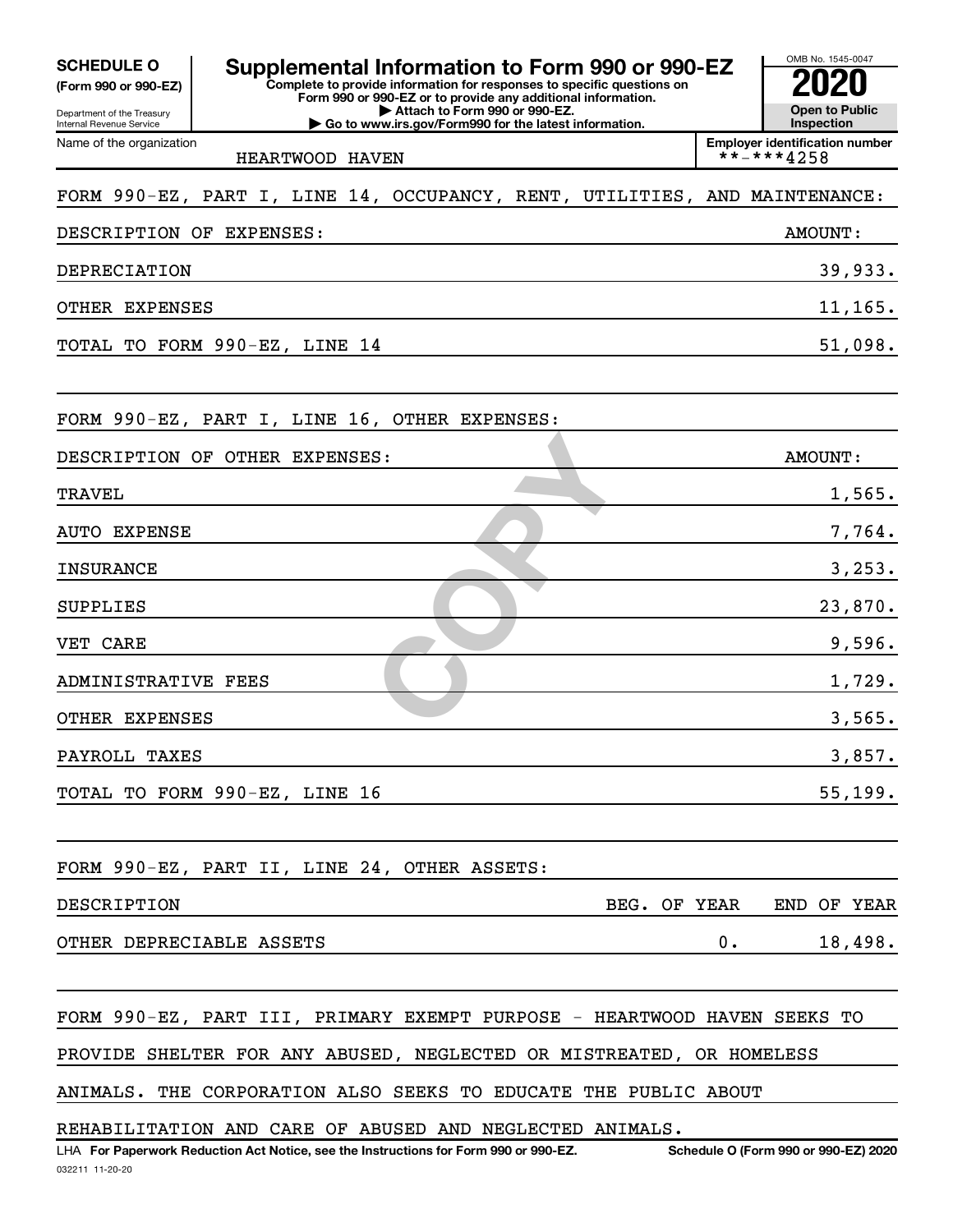*HEARTWOOD HAVEN \*\*-\*\*\*4258*

*FORM 990-EZ, PART III, LINE 28, PROGRAM SERVICE ACCOMPLISHMENTS:*

*IN 2020 WE RESCUED 404 ANIMALS AND DID 302 ADOPTIONS. WE*

*ALSO PROVIDED 15,000 LBS OF PET FOOD TO LOW COST*

*INDIVIDUALS IN PIERCE COUNTY AND PROVIDED INFORMATION ON*

*LOW COST SPAY AND NEUTER SERVICES. WE ALSO PROVIDED 121 EDUCATIONAL*

*TOURS TO THE PUBLIC DESPITE BEING CLOSED FOR A MAJORITY OF THE YEAR DUE TO COVID-19.*

TION REGARDING PERSONAL BEN<br>
RING THE YEAR, RECEIVE ANY<br>
MS ON A PERSONAL BENEFIT CO<br>
URING THE YEAR, PAY ANY PRE<br>
BENEFIT CONTRACT. *FORM 990-EZ, PART V, INFORMATION REGARDING PERSONAL BENEFIT CONTRACTS:*

*THE ORGANIZATION DID NOT, DURING THE YEAR, RECEIVE ANY FUNDS, DIRECTLY,*

*OR INDIRECTLY, TO PAY PREMIUMS ON A PERSONAL BENEFIT CONTRACT.*

*THE ORGANIZATION, DID NOT, DURING THE YEAR, PAY ANY PREMIUMS, DIRECTLY,*

*OR INDIRECTLY, ON A PERSONAL BENEFIT CONTRACT.*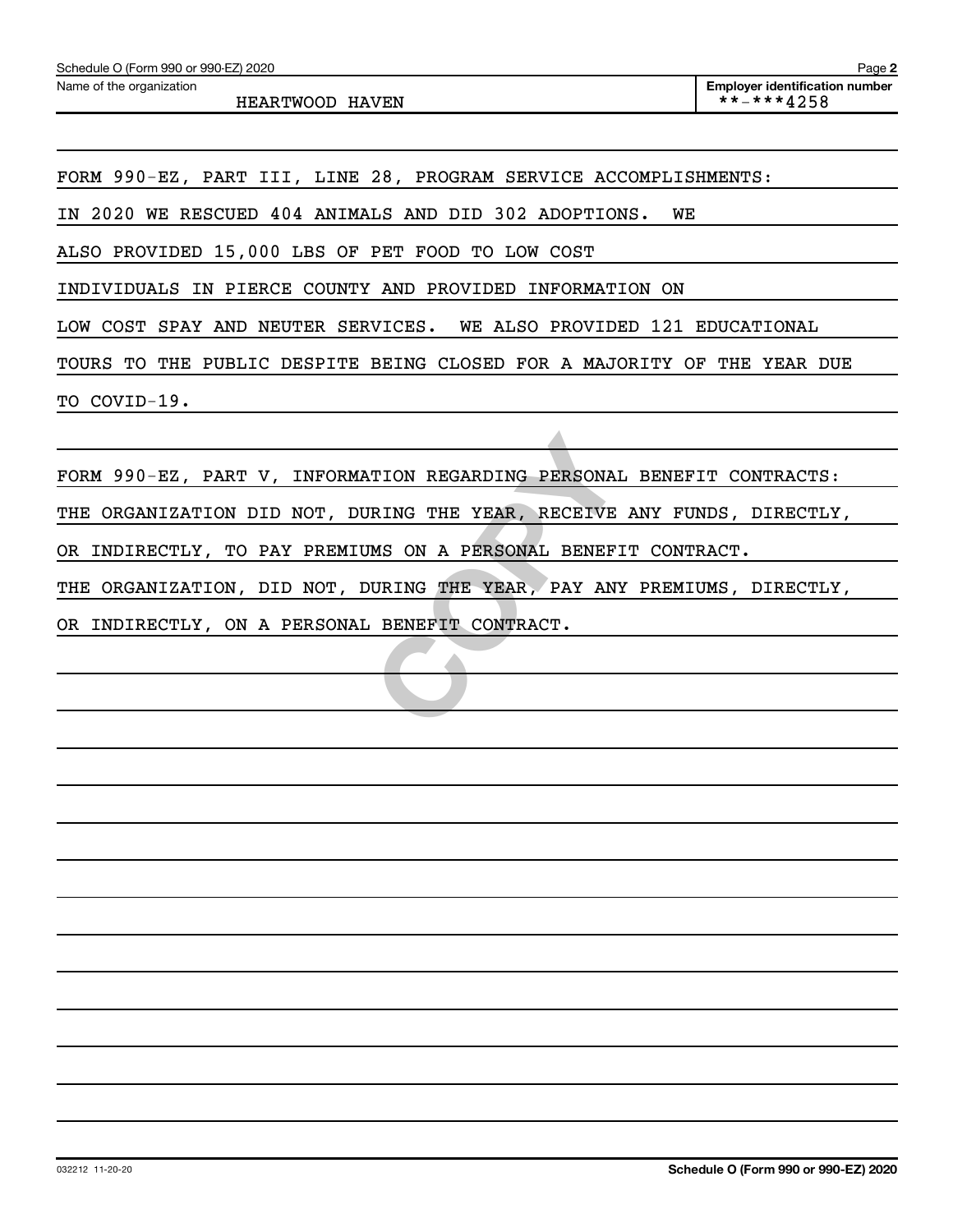| Form                                                          |
|---------------------------------------------------------------|
| Department of the Treasury<br><b>Internal Revenue Service</b> |
| .                                                             |

## **4562 Depreciation and Amortization**<br>
(Including Information on Listed Property) 990-EZ<br>
2020

**| Attach to your tax return.**

Attachment Sequence No.

OMB No. 1545-0172

| ENGILIJENI UI LIJE TIEGSUIV<br>(99)<br>ternal Revenue Service | Go to www.irs.gov/Form4562 for instructions and the latest information. |                                                 | Augulille II<br>Sequence No. |
|---------------------------------------------------------------|-------------------------------------------------------------------------|-------------------------------------------------|------------------------------|
| ame(s) shown on return                                        |                                                                         | Business or activity to which this form relates | Identifying number           |

|                | HEARTWOOD HAVEN                                                                                                                                                                                                                                                                                                                                                                                                                                                                                                                             |                                            |                                                                                    | FORM 990-EZ PAGE 1           |                        |                  |                          | **-***4258                 |
|----------------|---------------------------------------------------------------------------------------------------------------------------------------------------------------------------------------------------------------------------------------------------------------------------------------------------------------------------------------------------------------------------------------------------------------------------------------------------------------------------------------------------------------------------------------------|--------------------------------------------|------------------------------------------------------------------------------------|------------------------------|------------------------|------------------|--------------------------|----------------------------|
| <b>Part I</b>  | Election To Expense Certain Property Under Section 179 Note: If you have any listed property, complete Part V before you complete Part I.                                                                                                                                                                                                                                                                                                                                                                                                   |                                            |                                                                                    |                              |                        |                  |                          |                            |
|                | 1 Maximum amount (see instructions)                                                                                                                                                                                                                                                                                                                                                                                                                                                                                                         |                                            |                                                                                    |                              |                        |                  | 1                        | $1,040,000$ .              |
|                |                                                                                                                                                                                                                                                                                                                                                                                                                                                                                                                                             |                                            |                                                                                    |                              |                        |                  | $\mathbf{2}$             |                            |
| З              | Threshold cost of section 179 property before reduction in limitation [11] manuscription control cost of section 179 property before reduction in limitation [11] manuscription of the section 179 property of the reduction i                                                                                                                                                                                                                                                                                                              |                                            |                                                                                    |                              |                        |                  | 3                        | 2,590,000.                 |
| 4              |                                                                                                                                                                                                                                                                                                                                                                                                                                                                                                                                             |                                            |                                                                                    |                              |                        |                  | 4                        |                            |
| 5              |                                                                                                                                                                                                                                                                                                                                                                                                                                                                                                                                             |                                            |                                                                                    |                              |                        |                  | 5                        |                            |
| 6              | (a) Description of property                                                                                                                                                                                                                                                                                                                                                                                                                                                                                                                 |                                            |                                                                                    | (b) Cost (business use only) |                        | (c) Elected cost |                          |                            |
| <b>Part II</b> | 7 Listed property. Enter the amount from line 29<br>11 Business income limitation. Enter the smaller of business income (not less than zero) or line 5<br>13 Carryover of disallowed deduction to 2021. Add lines 9 and 10, less line 12<br>Note: Don't use Part II or Part III below for listed property. Instead, use Part V.<br>Special Depreciation Allowance and Other Depreciation (Don't include listed property.)<br>14 Special depreciation allowance for qualified property (other than listed property) placed in service during |                                            |                                                                                    |                              | 7<br>13                |                  | 8<br>9<br>10<br>11<br>12 |                            |
|                | the tax year                                                                                                                                                                                                                                                                                                                                                                                                                                                                                                                                |                                            |                                                                                    |                              |                        |                  | 14                       | 21,833.                    |
|                | 15 Property subject to section 168(f)(1) election manufactured and contain an according to Property subject to section 168(f)(1) election                                                                                                                                                                                                                                                                                                                                                                                                   |                                            |                                                                                    |                              |                        |                  | 15                       |                            |
|                | <b>16</b> Other depreciation (including ACRS)                                                                                                                                                                                                                                                                                                                                                                                                                                                                                               |                                            |                                                                                    |                              |                        |                  | 16                       |                            |
| Part III       | MACRS Depreciation (Don't include listed property. See instructions.)                                                                                                                                                                                                                                                                                                                                                                                                                                                                       |                                            |                                                                                    |                              |                        |                  |                          |                            |
|                |                                                                                                                                                                                                                                                                                                                                                                                                                                                                                                                                             |                                            | <b>Section A</b>                                                                   |                              |                        |                  |                          |                            |
|                |                                                                                                                                                                                                                                                                                                                                                                                                                                                                                                                                             |                                            |                                                                                    |                              |                        |                  | 17                       |                            |
|                | 18 If you are electing to group any assets placed in service during the tax year into one or more general asset accounts, check here                                                                                                                                                                                                                                                                                                                                                                                                        |                                            |                                                                                    |                              |                        |                  |                          |                            |
|                | Section B - Assets Placed in Service During 2020 Tax Year Using the General Depreciation System                                                                                                                                                                                                                                                                                                                                                                                                                                             |                                            |                                                                                    |                              |                        |                  |                          |                            |
|                | (a) Classification of property                                                                                                                                                                                                                                                                                                                                                                                                                                                                                                              | (b) Month and<br>year placed<br>in service | (c) Basis for depreciation<br>(business/investment use<br>only - see instructions) |                              | (d) Recovery<br>period | (e) Convention   | (f) Method               | (g) Depreciation deduction |
| 19a            | 3-year property                                                                                                                                                                                                                                                                                                                                                                                                                                                                                                                             |                                            |                                                                                    |                              |                        |                  |                          |                            |
| b              | 5-year property                                                                                                                                                                                                                                                                                                                                                                                                                                                                                                                             |                                            |                                                                                    |                              |                        |                  |                          |                            |
| c              | 7-year property                                                                                                                                                                                                                                                                                                                                                                                                                                                                                                                             |                                            |                                                                                    |                              |                        |                  |                          |                            |
| d              | 10-year property                                                                                                                                                                                                                                                                                                                                                                                                                                                                                                                            |                                            |                                                                                    |                              |                        |                  |                          |                            |
| е              | 15-year property                                                                                                                                                                                                                                                                                                                                                                                                                                                                                                                            |                                            |                                                                                    |                              |                        |                  |                          |                            |
| f              | 20-year property                                                                                                                                                                                                                                                                                                                                                                                                                                                                                                                            |                                            |                                                                                    |                              |                        |                  |                          |                            |
| g              | 25-year property                                                                                                                                                                                                                                                                                                                                                                                                                                                                                                                            |                                            |                                                                                    |                              | 25 yrs.                |                  | S/L                      |                            |
|                |                                                                                                                                                                                                                                                                                                                                                                                                                                                                                                                                             | $\prime$                                   |                                                                                    |                              | 27.5 yrs.              | MМ               | S/L                      |                            |
| h              | Residential rental property                                                                                                                                                                                                                                                                                                                                                                                                                                                                                                                 | $\prime$                                   |                                                                                    |                              | 27.5 yrs.              | MM               | S/L                      |                            |
|                |                                                                                                                                                                                                                                                                                                                                                                                                                                                                                                                                             | $\prime$                                   |                                                                                    |                              | 39 yrs.                | MM               | S/L                      |                            |
| j.             | Nonresidential real property                                                                                                                                                                                                                                                                                                                                                                                                                                                                                                                |                                            |                                                                                    |                              |                        | <b>MM</b>        | S/L                      |                            |
|                | Section C - Assets Placed in Service During 2020 Tax Year Using the Alternative Depreciation System                                                                                                                                                                                                                                                                                                                                                                                                                                         |                                            |                                                                                    |                              |                        |                  |                          |                            |
| 20a            | Class life                                                                                                                                                                                                                                                                                                                                                                                                                                                                                                                                  |                                            |                                                                                    |                              |                        |                  | S/L                      |                            |
| b              | 12-year                                                                                                                                                                                                                                                                                                                                                                                                                                                                                                                                     |                                            |                                                                                    |                              | 12 yrs.                |                  | S/L                      |                            |
| с              | 30-year                                                                                                                                                                                                                                                                                                                                                                                                                                                                                                                                     | $\prime$                                   |                                                                                    |                              | 30 yrs.                | мм               | S/L                      |                            |
| d              | 40-year                                                                                                                                                                                                                                                                                                                                                                                                                                                                                                                                     | $\sqrt{2}$                                 |                                                                                    |                              | 40 yrs.                | MМ               | S/L                      |                            |
| <b>Part IV</b> | <b>Summary (See instructions.)</b>                                                                                                                                                                                                                                                                                                                                                                                                                                                                                                          |                                            |                                                                                    |                              |                        |                  |                          |                            |
|                | 21 Listed property. Enter amount from line 28                                                                                                                                                                                                                                                                                                                                                                                                                                                                                               |                                            |                                                                                    |                              |                        |                  | 21                       | 18, 100.                   |
|                | 22 Total. Add amounts from line 12, lines 14 through 17, lines 19 and 20 in column (g), and line 21.                                                                                                                                                                                                                                                                                                                                                                                                                                        |                                            |                                                                                    |                              |                        |                  |                          |                            |
|                | Enter here and on the appropriate lines of your return. Partnerships and S corporations - see instr.<br>23 For assets shown above and placed in service during the current year, enter the                                                                                                                                                                                                                                                                                                                                                  |                                            |                                                                                    |                              |                        |                  | 22                       | 39,933.                    |
|                |                                                                                                                                                                                                                                                                                                                                                                                                                                                                                                                                             |                                            |                                                                                    |                              | 23                     |                  |                          |                            |